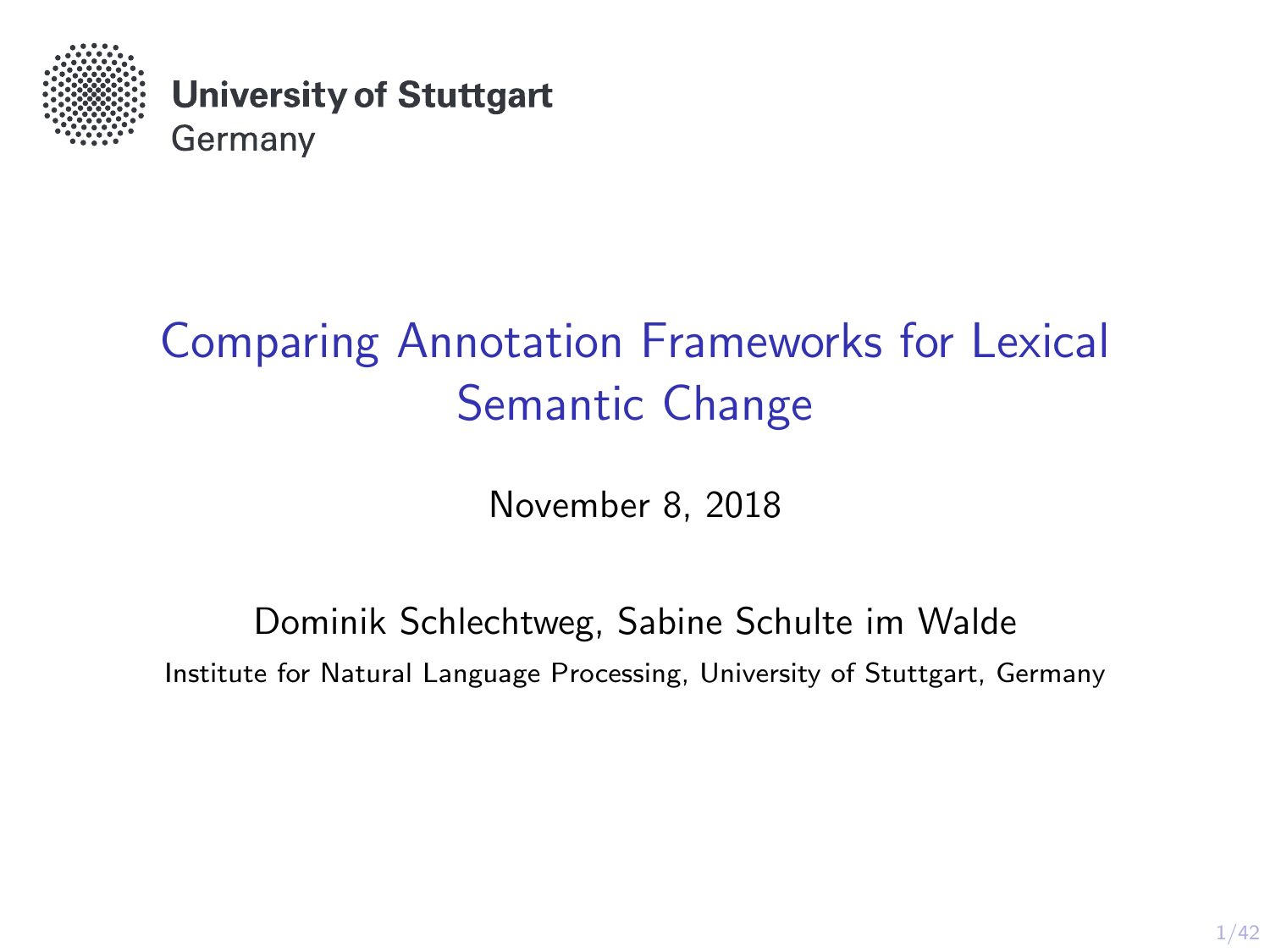# **Motivation**

- $\triangleright$  evaluation in research on Lexical Semantic Change Detection (LSCD) is still an unsolved issue (e.g. [Cook, Lau, McCarthy,](#page-41-0) [& Baldwin, 2014;](#page-41-0) [Frermann & Lapata, 2016;](#page-41-1) [Lau, Cook,](#page-41-2) [McCarthy, Newman, & Baldwin, 2012;](#page-41-2) [Takamura, Nagata, &](#page-41-3) [Kawasaki, 2017\)](#page-41-3)
- $\triangleright$  across languages there is no standard test set that goes beyond a few hand-selected examples
- $\triangleright$  as a result, computational models of semantic change are evaluated only superficially, while some of their predictions can be shown to be biased [\(Dubossarsky, Weinshall, &](#page-41-4) [Grossman, 2017\)](#page-41-4).
- $\rightarrow$  we need an evaluation task definition and evaluation data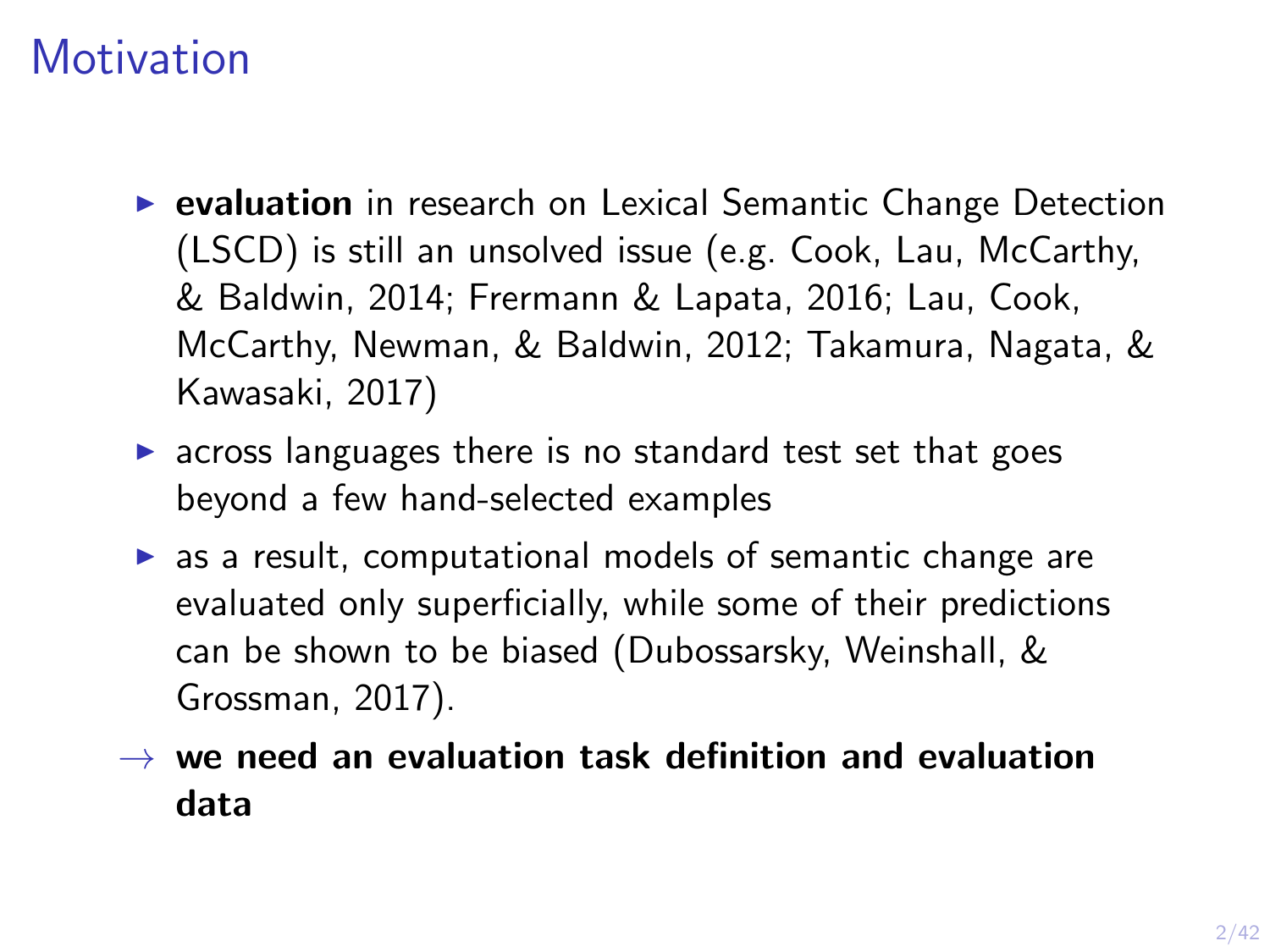# General Criteria for Annotation

- $\blacktriangleright$  allow calculation of agreement between annotators
- $\blacktriangleright$  rely on clearly defined linguistic concepts
- $\triangleright$  preferably doable as a non-expert
- $\triangleright$  scale easily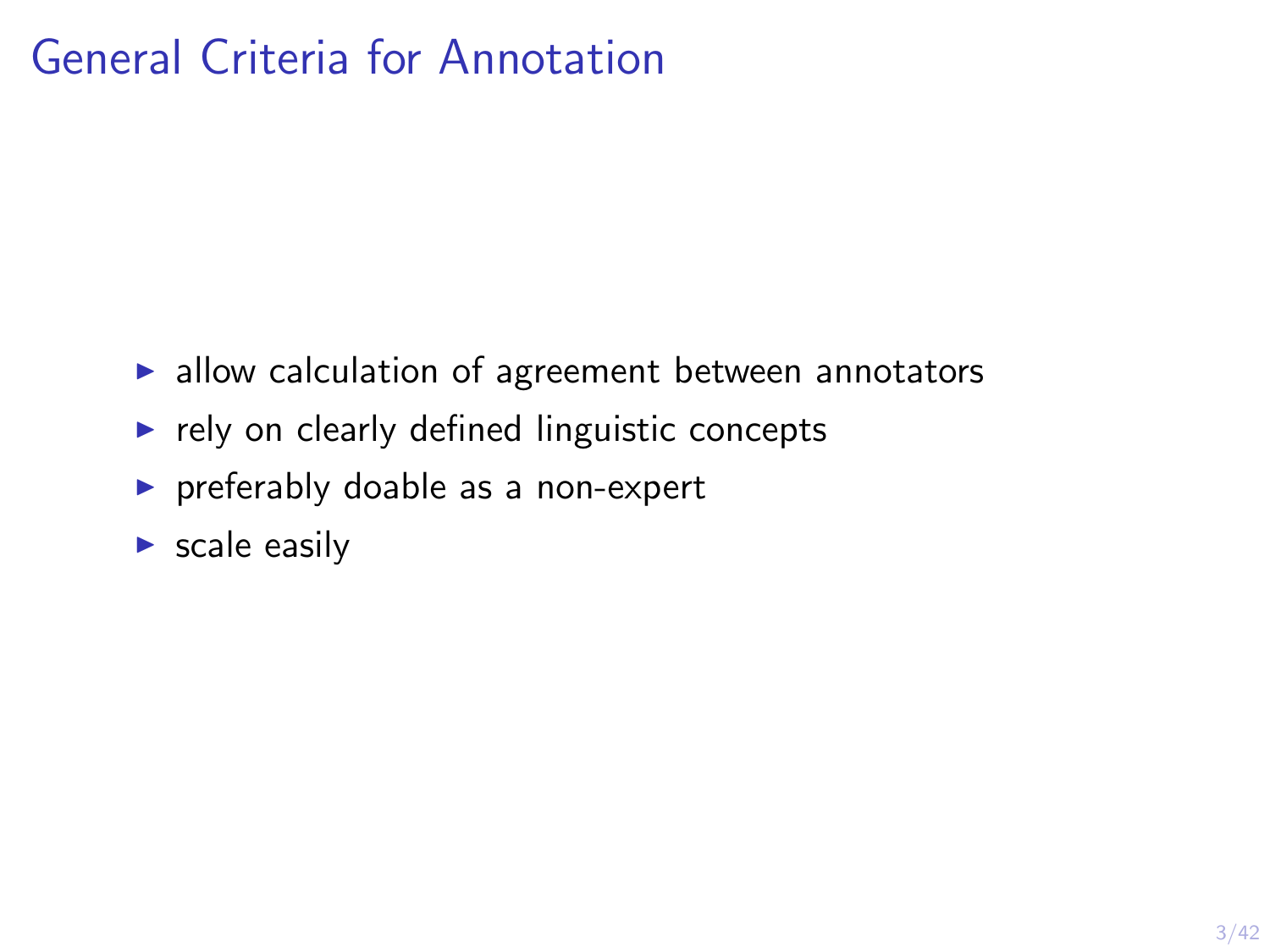# Lexical Semantic Change

- $\triangleright$  LSC is inherently related to loss or emergence of word senses, as it is either:
	- $\triangleright$  innovative: emergence of a full-fledged additional meaning of a word, or
	- $\triangleright$  reductive: loss of a full-fledged meaning of a word (cf. [Blank,](#page-41-5) [1997,](#page-41-5) p. 113)
- $\rightarrow$  need to distinguish word senses
- $\rightarrow$  problem of definition and dichotomy of word senses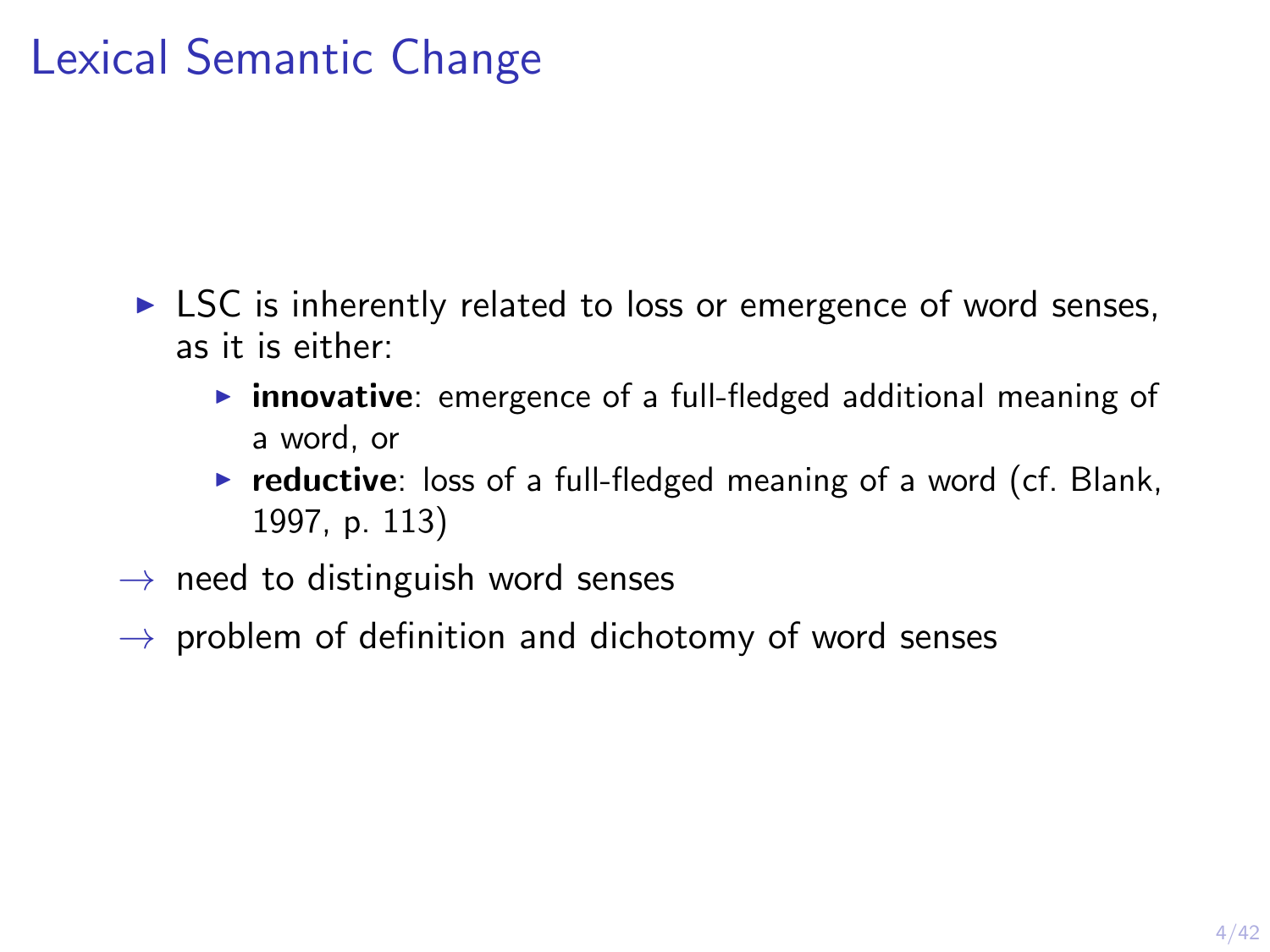# Annotating LSC

- $\triangleright$  we developed **DURel** [\(Schlechtweg, Schulte im Walde, &](#page-41-6) [Eckmann, 2018\)](#page-41-6)
- $\triangleright$  yields high inter-annotator agreement of non-experts
- $\blacktriangleright$  relies on intuitive linguistic concept of semantic relatedness
- $\triangleright$  it is well-grounded in cognitive semantic theory
- $\triangleright$  avoids assignment of particular sense to a word use
- $\rightarrow$  requires only minimal preparation efforts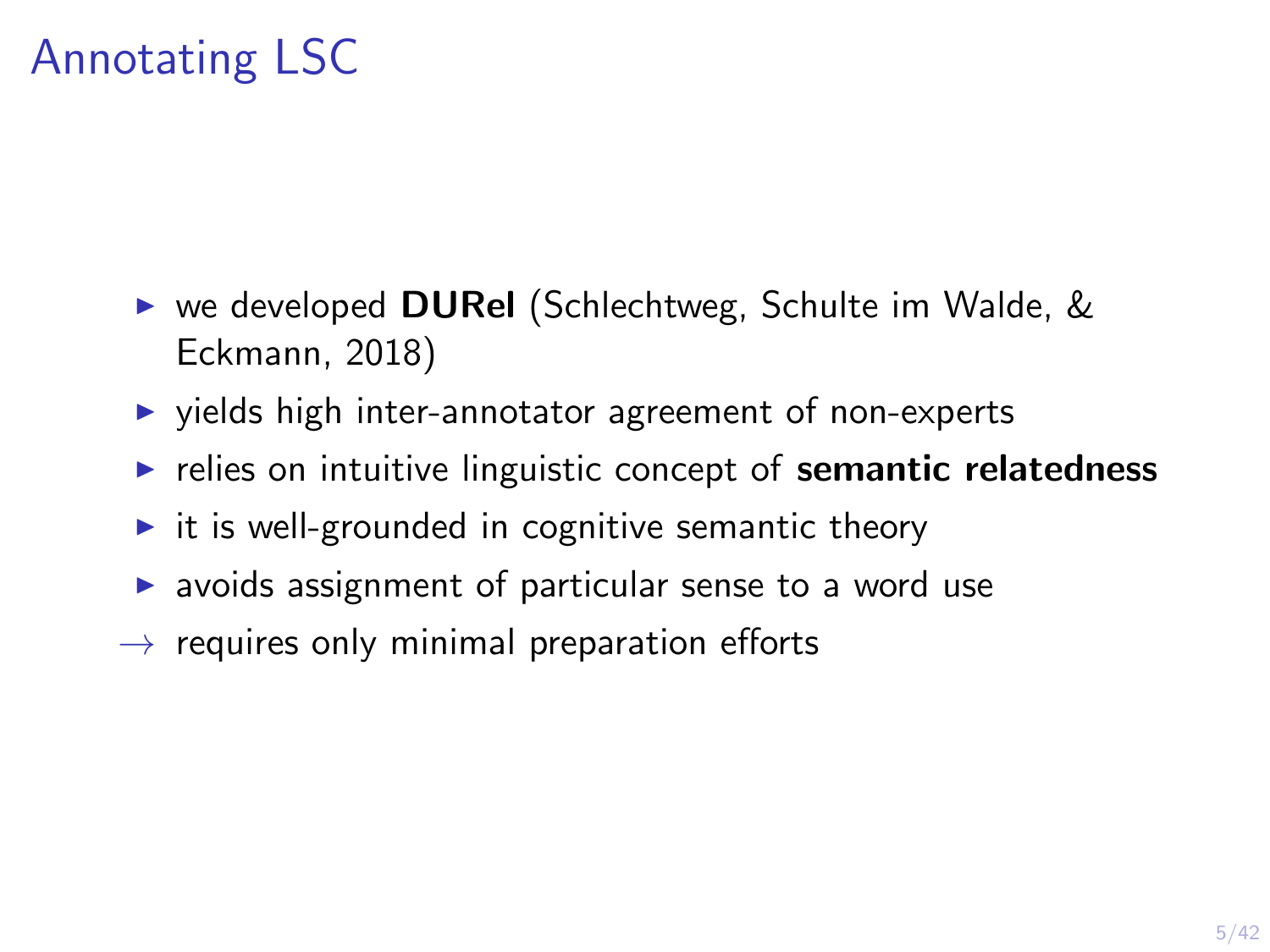# Example of Innovative Meaning Change

#### earlier

(1) An schrecklichen Donnerwettern und heftigen Regengüssen fehlt es hier auch nicht.

> 'There is no lack of horrible thunderstorms and heavy rainstorms.'

#### LATER

 $(2)$  a) Oder es überschauerte ihn wie ein Donnerwetter mit Platzregen.

> 'Or he was doused like a thunderstorm with a heavy shower.'

b) Potz Donnerwetter!

'Man alive!"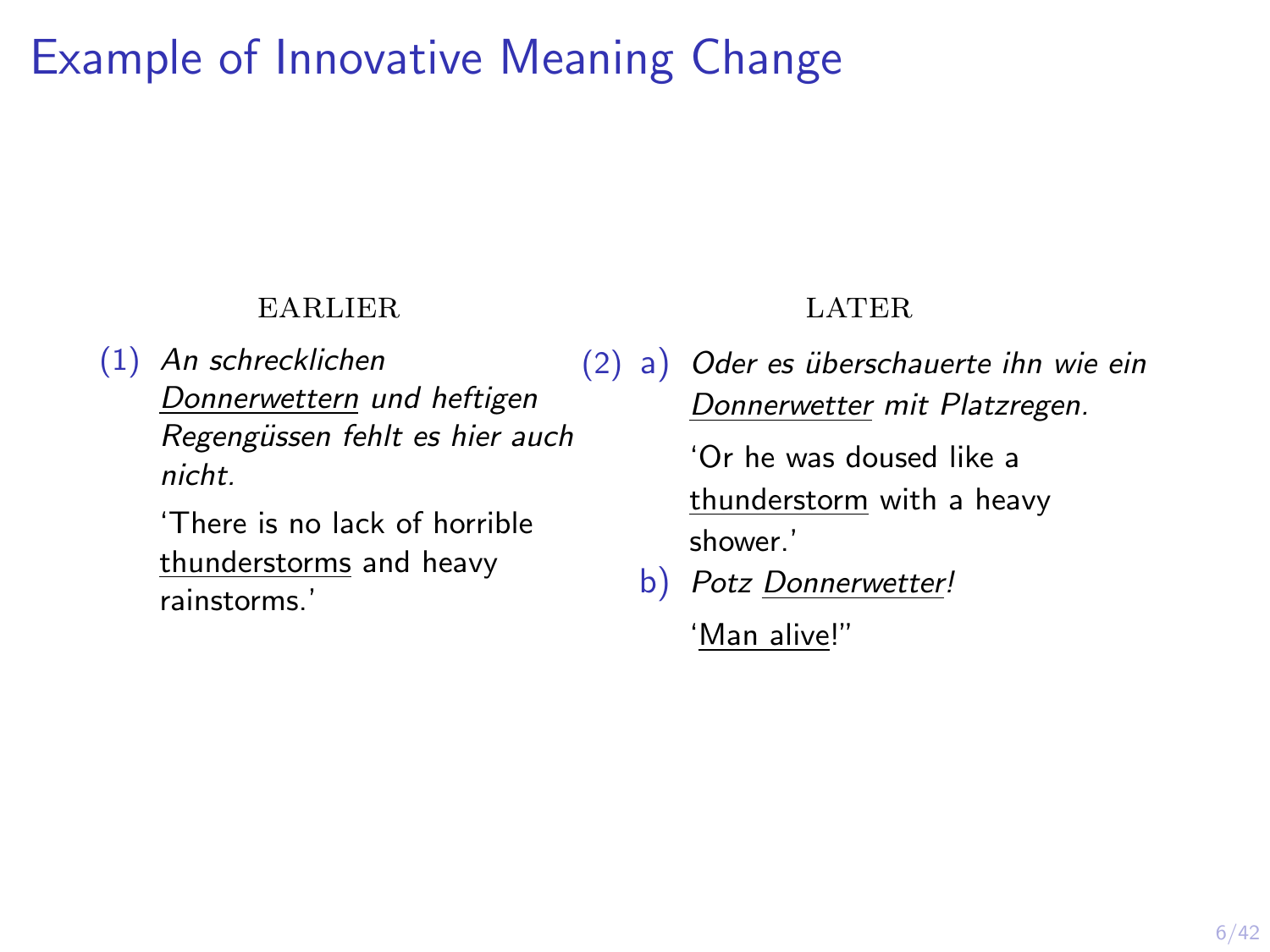# Main Idea









Figure 1: 2-dimensional use spaces (semantic constellation) in two time periods with a target word w undergoing innovative meaning change. Dots represent uses of w. Spatial proximity of two uses means high relatedness.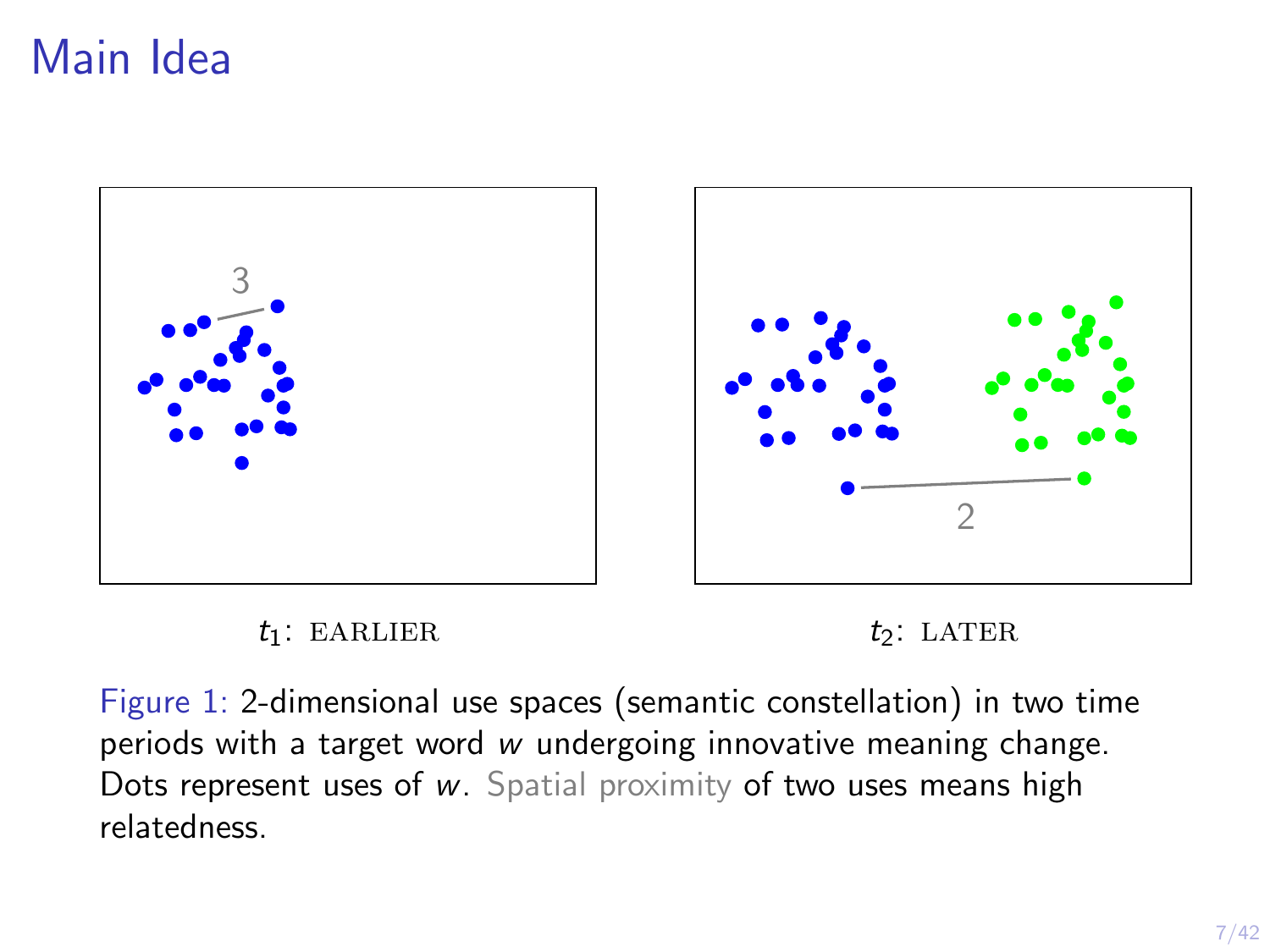# Scale

4: Identical

 $\begin{array}{c} \uparrow \\ \hline \downarrow \\ \hline \end{array}$ 

- 3: Closely Related
- 2: Distantly Related
- 1: Unrelated
- 0: Cannot decide

<span id="page-7-0"></span>Table 1: Four-point scale of relatedness [\(Schlechtweg et al., 2018\)](#page-41-6).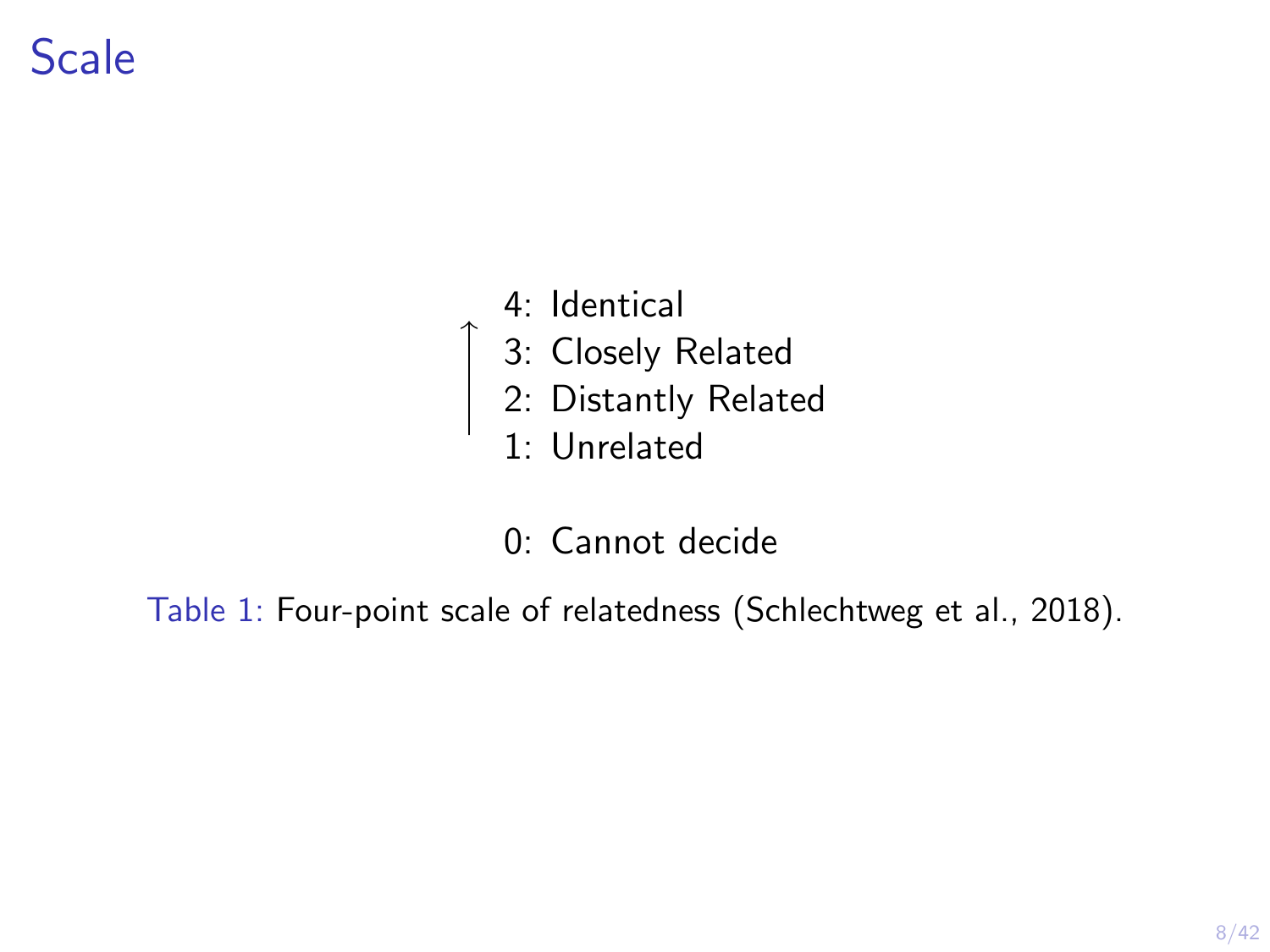# Study details

- $\triangleright$  five annotators rated 1,320 German use pairs on relatedness scale in Table [1](#page-7-0)
- $\triangleright$  for 22 target words we randomly sampled 20 use pairs per group from DTA corpus
- $\triangleright$  there are three groups: EARLIER (1750-1800), LATER (1850-1900) and compare
- $\triangleright$  order within pairs was randomized, pairs from all groups were mixed and randomly ordered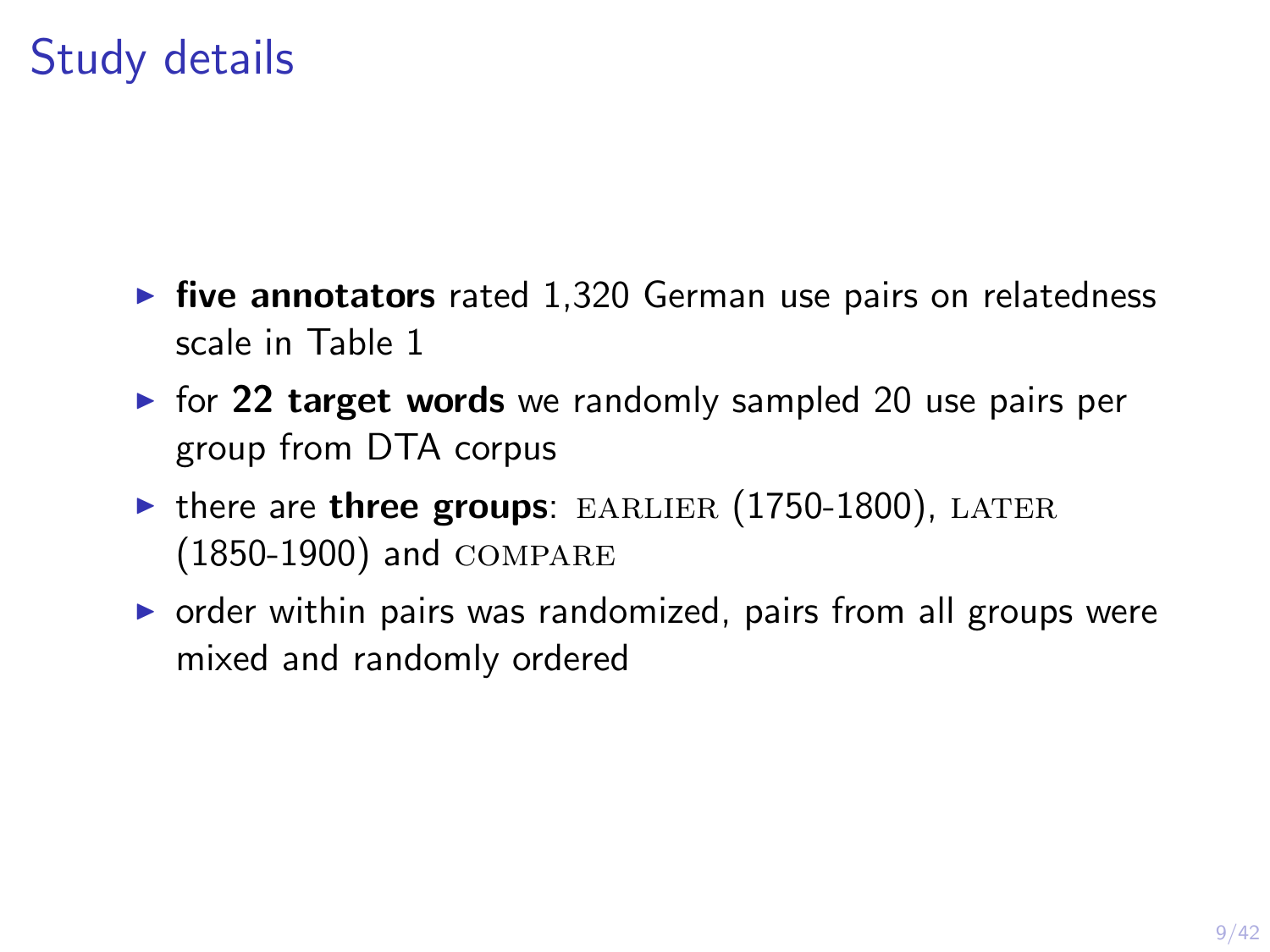# Judgment Frequencies in Annotation Groups



Figure 2: Judgment frequency for Donnerwetter (innovative).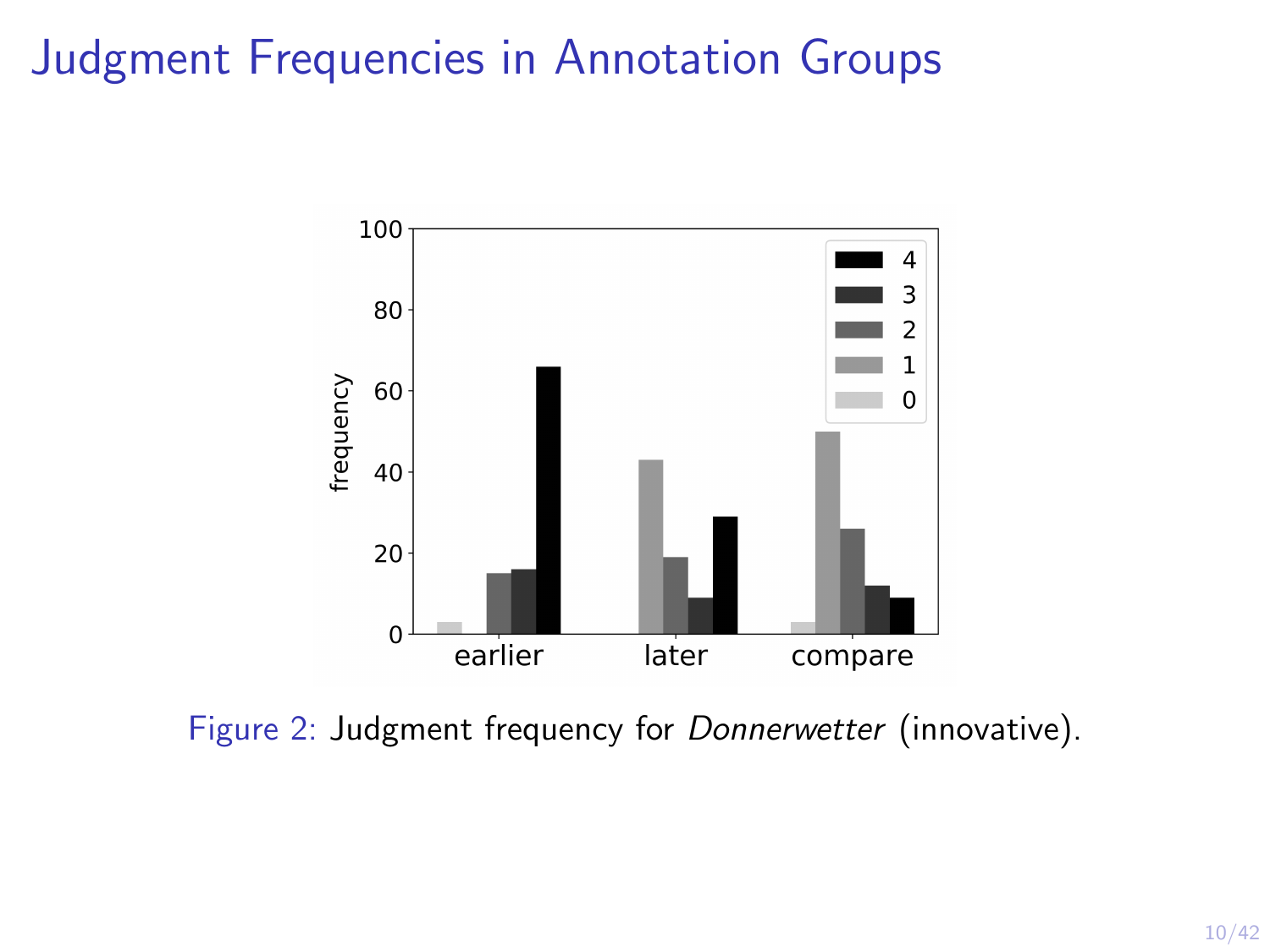## Results – Inter-Annotator Agreement

- **D** average pairwise correlation of  $0.66$
- $\triangleright$  higher than in [Erk, McCarthy, and Gaylord \(2013\)](#page-41-7) (between 0.55 and 0.62)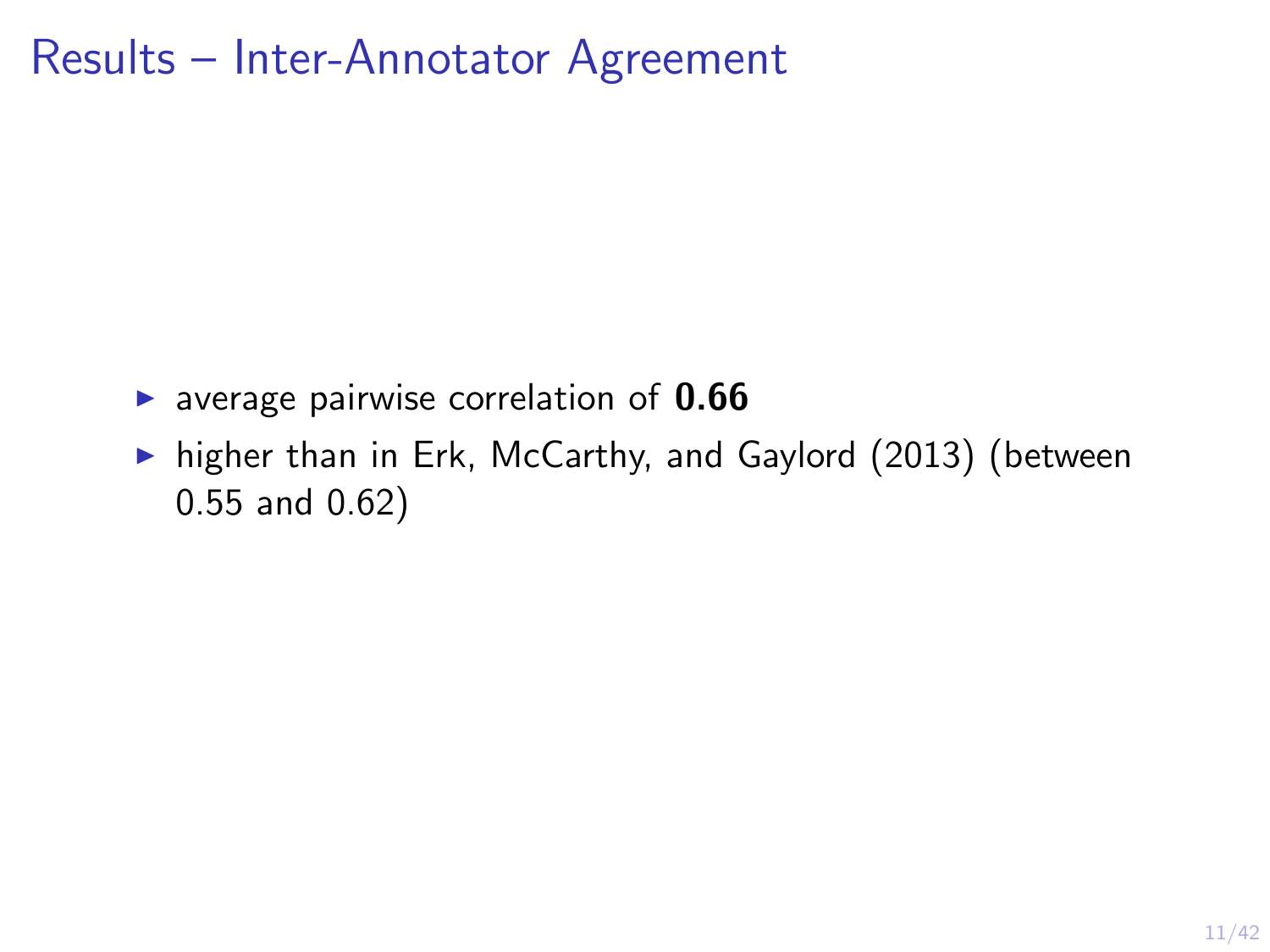# Shortcomings



 $t_1$ : EARLIER  $t_2$ : LATER

Figure 3: Innovative followed by reductive meaning change. Mean relatedness change predicts no LSC.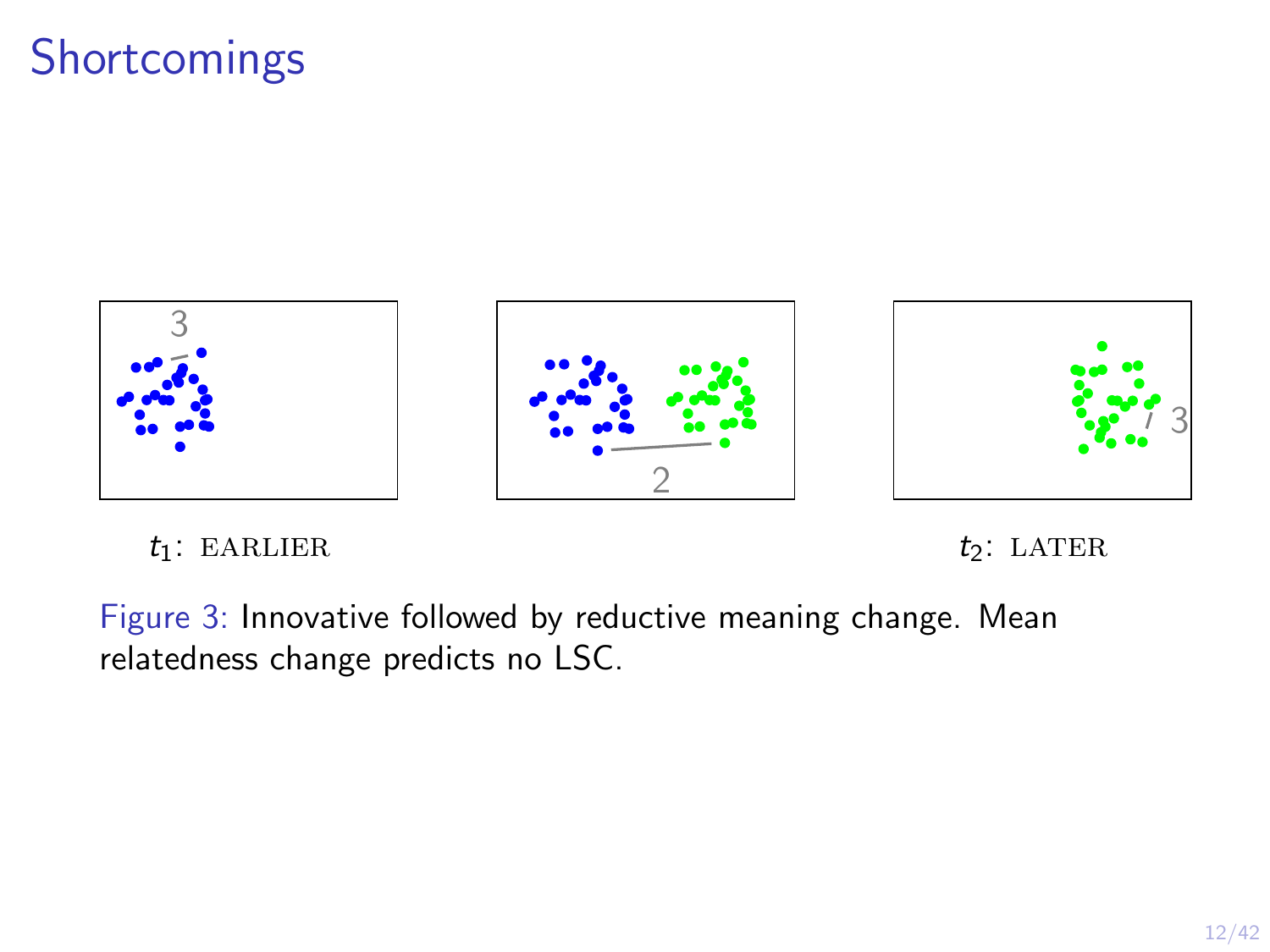# Alternative Annotation Strategy

- $\triangleright$  the above-examined measure of change collapses in certain semantic constellations
- $\blacktriangleright$  how can we improve this?
- $\rightarrow$  we will try to retrieve the underlying sense frequency distributions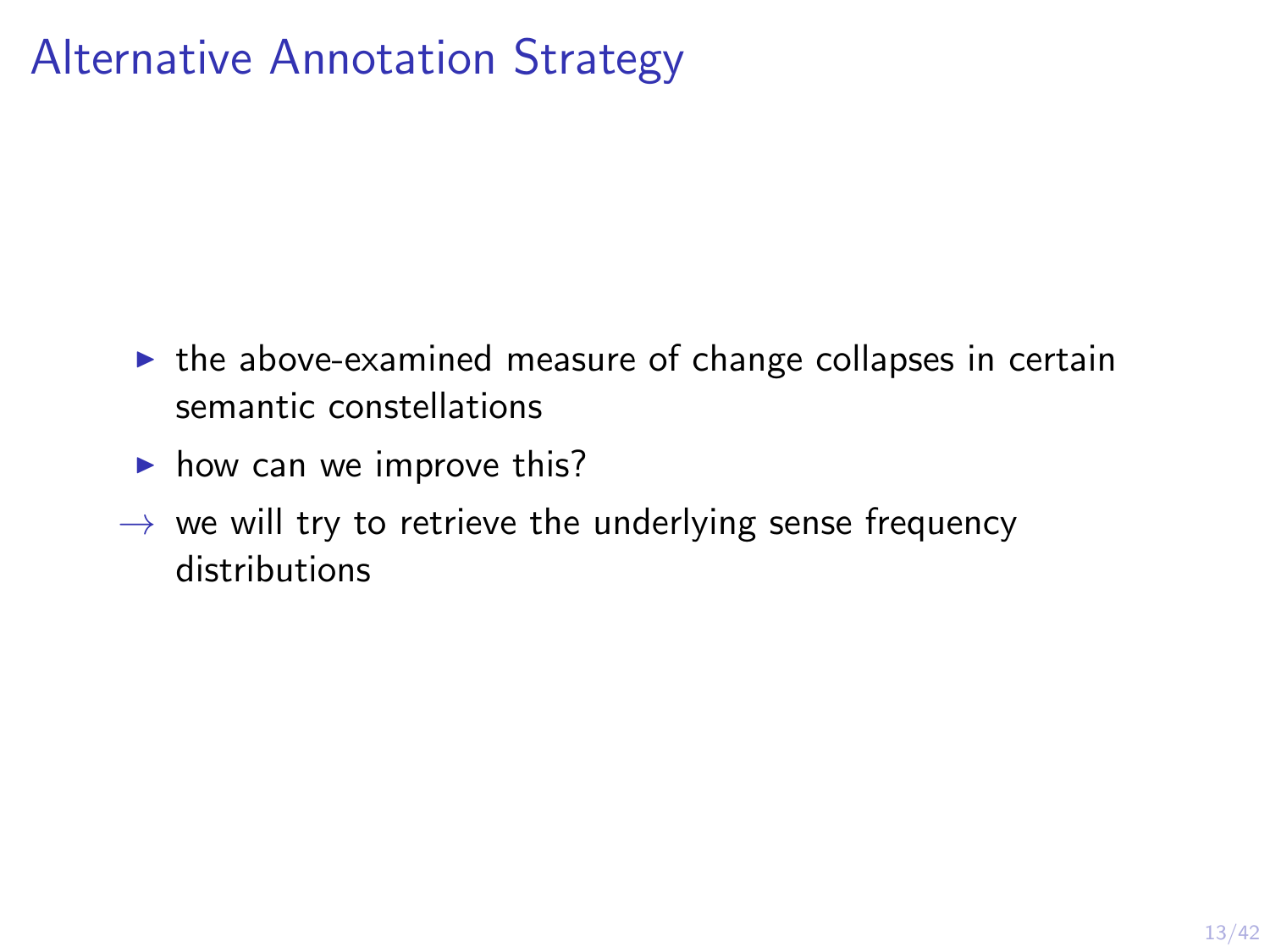# Choosing a Target Word and Time Periods





Figure 4: Underlying semantic constellation for a target word.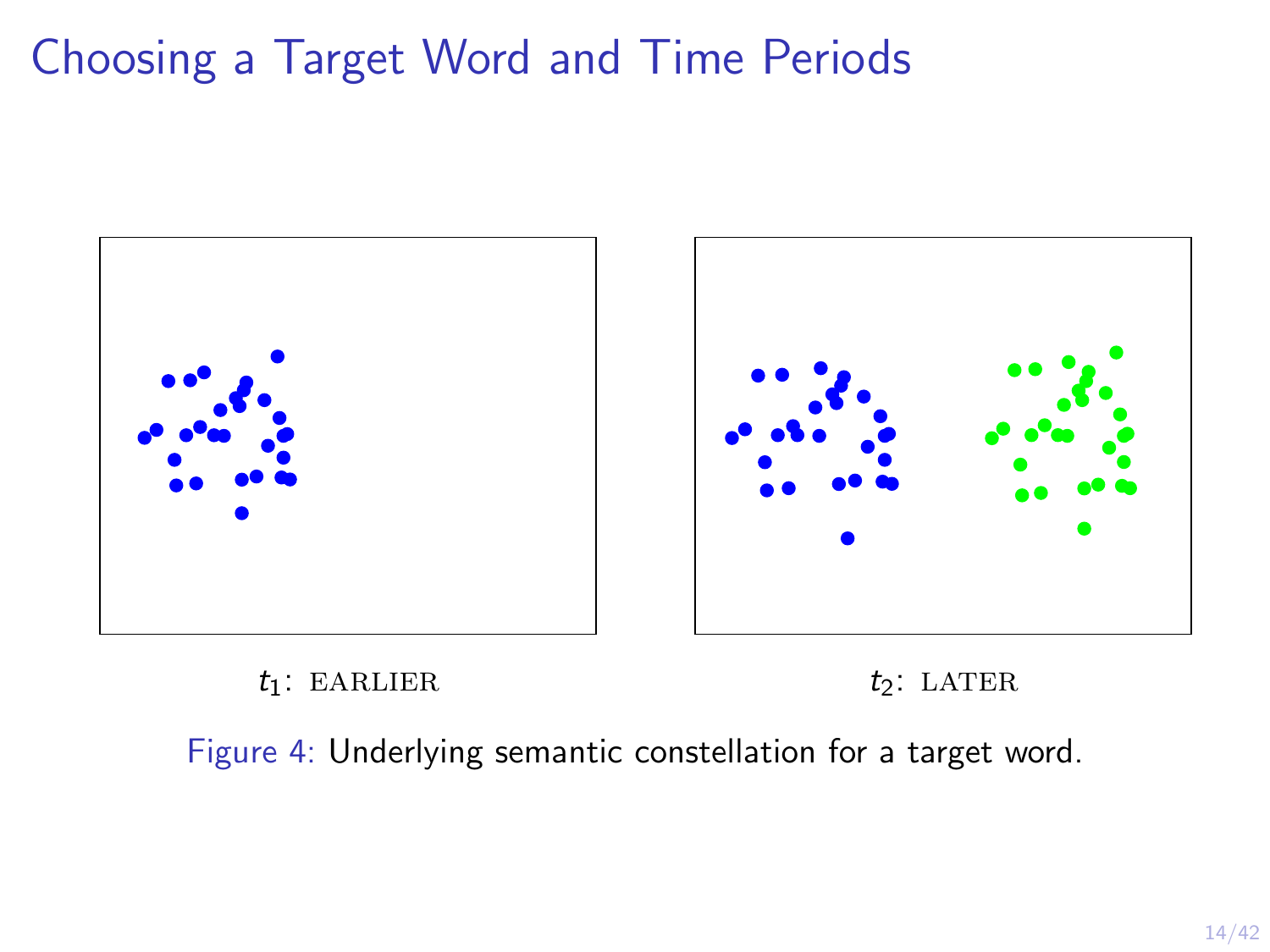# Choosing Centroids



 $t_1$ : EARLIER  $t_2$ : LATER



Figure 5: Sense centroids for each sense cluster.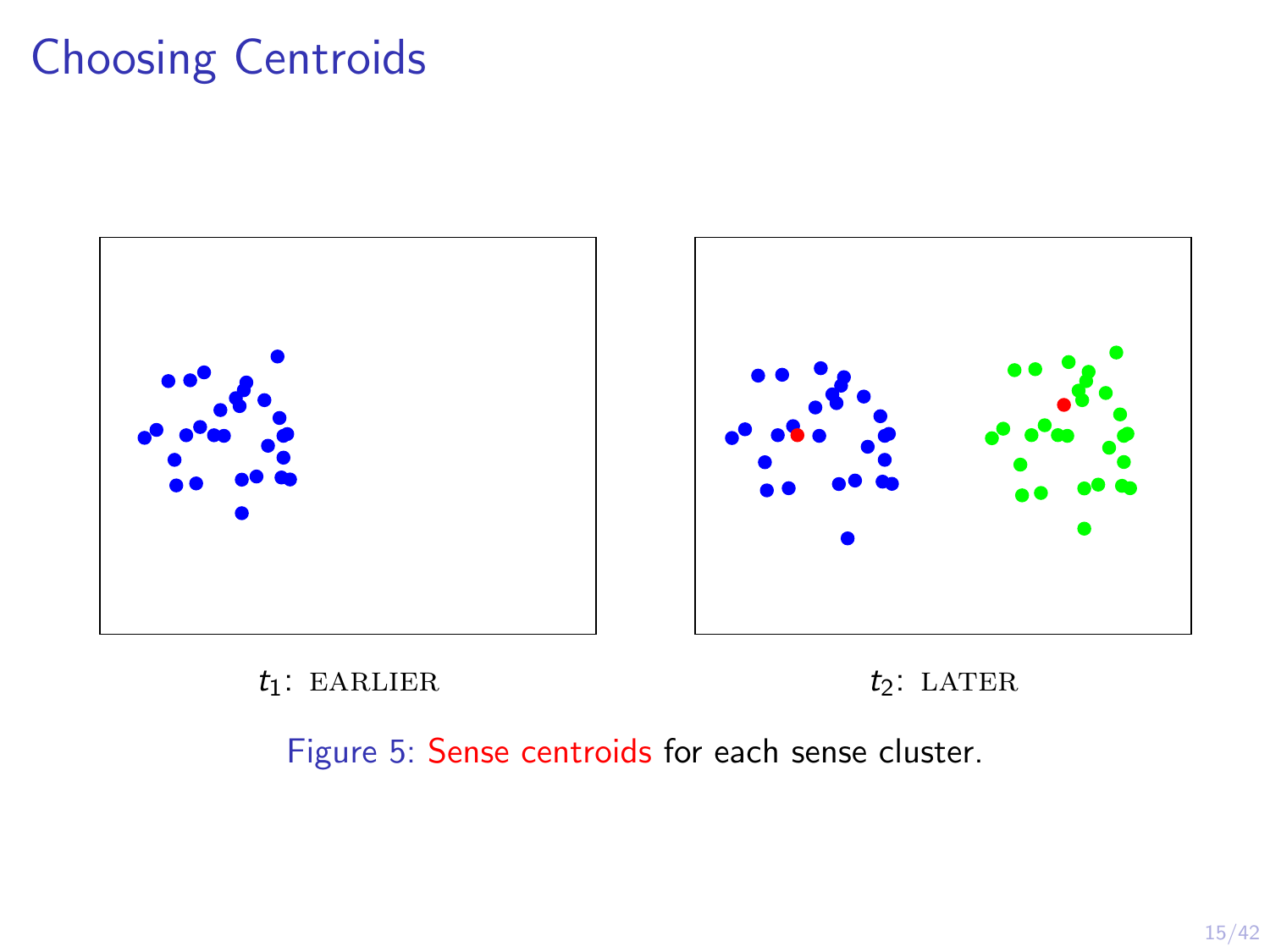# Comparing Uses









Figure 6: Comparison of uses from different time periods against sense centroids.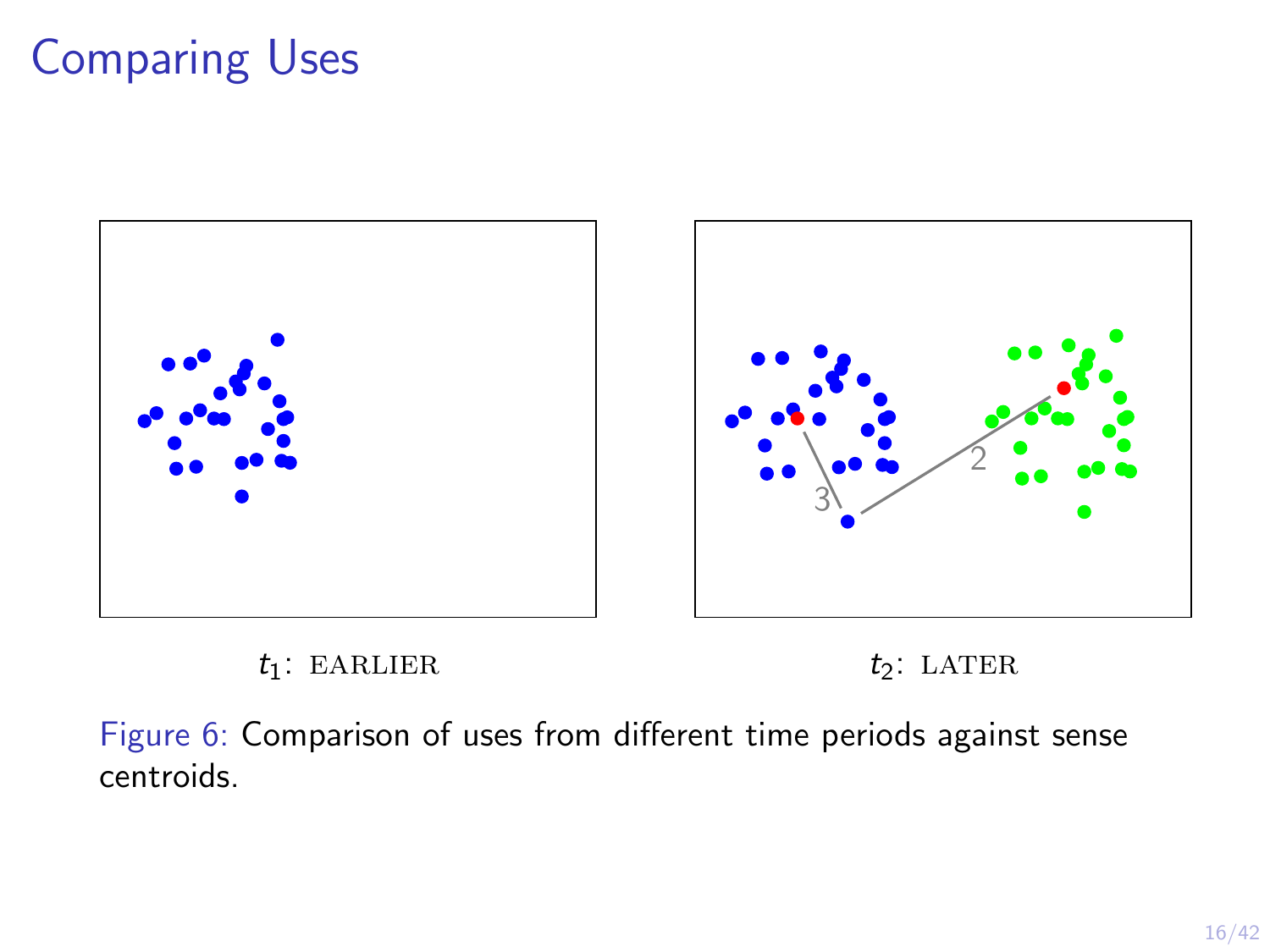# Comparing Uses









Figure 7: Comparison of uses from different time periods against sense centroids.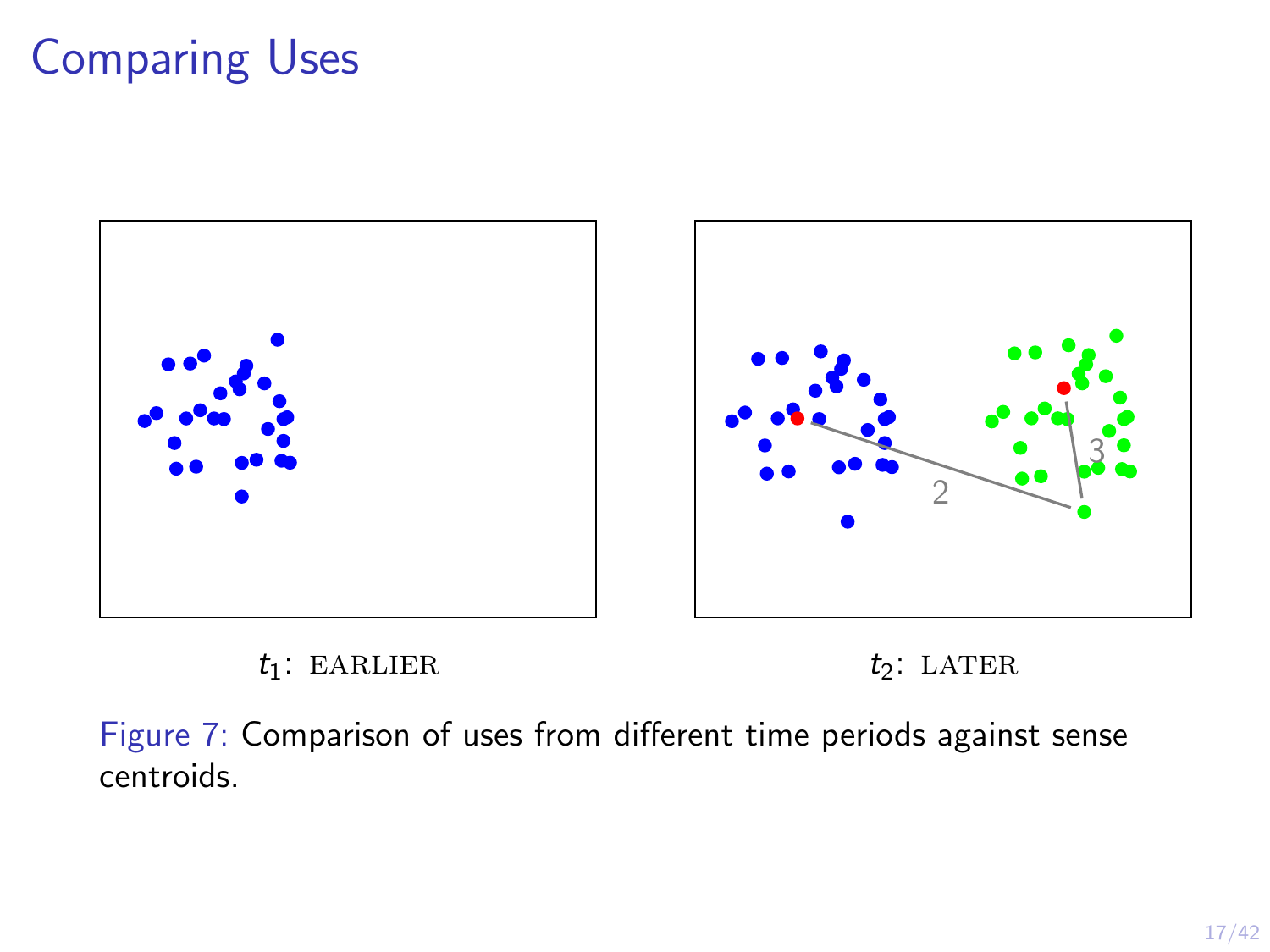# Comparing Uses





Figure 8: Comparison of uses from different time periods against sense centroids.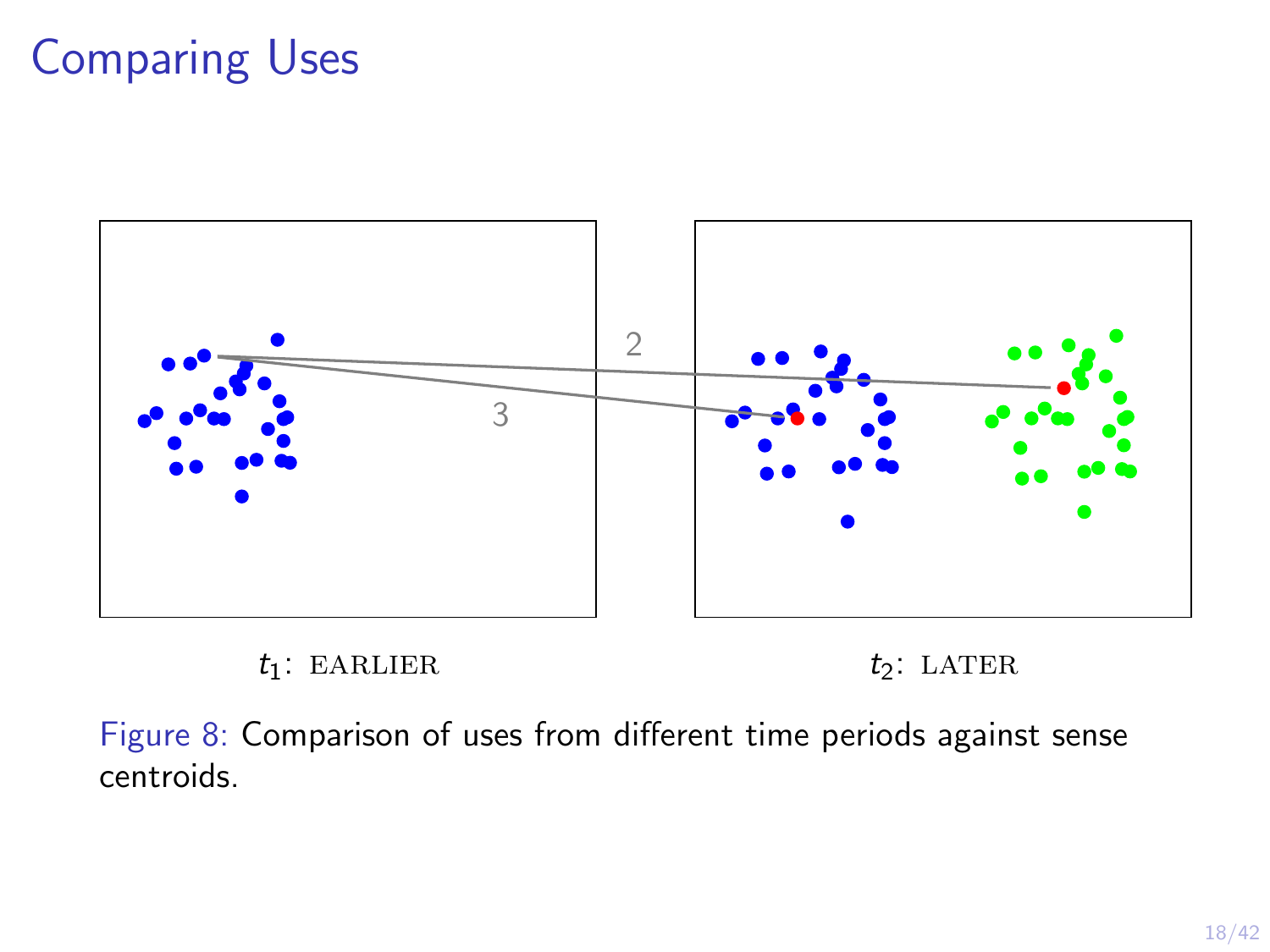# Pros and Cons

#### $\blacktriangleright$  advantages:

- $\triangleright$  still graded assignment
- $\triangleright$  centroids represent meanings (no definition needed)
- $\triangleright$  centroids can be chosen to be clear and distinguishable contexts
- $\triangleright$  graphs provide an accessible method of visualization
- $\blacktriangleright$  disadvantages:
	- $\triangleright$  strong assumption of clear-cut clusters and good choice of centroids
	- $\blacktriangleright$  annotation time increases sharply with polysemous words
- $\triangleright$  annotation is test for whether uses can be assigned to different clusters as represented by the chosen centroids
- $\triangleright$  annotators either verify or falsify the choice of centroids
- $\triangleright$  bad choices will be obvious from the annotated data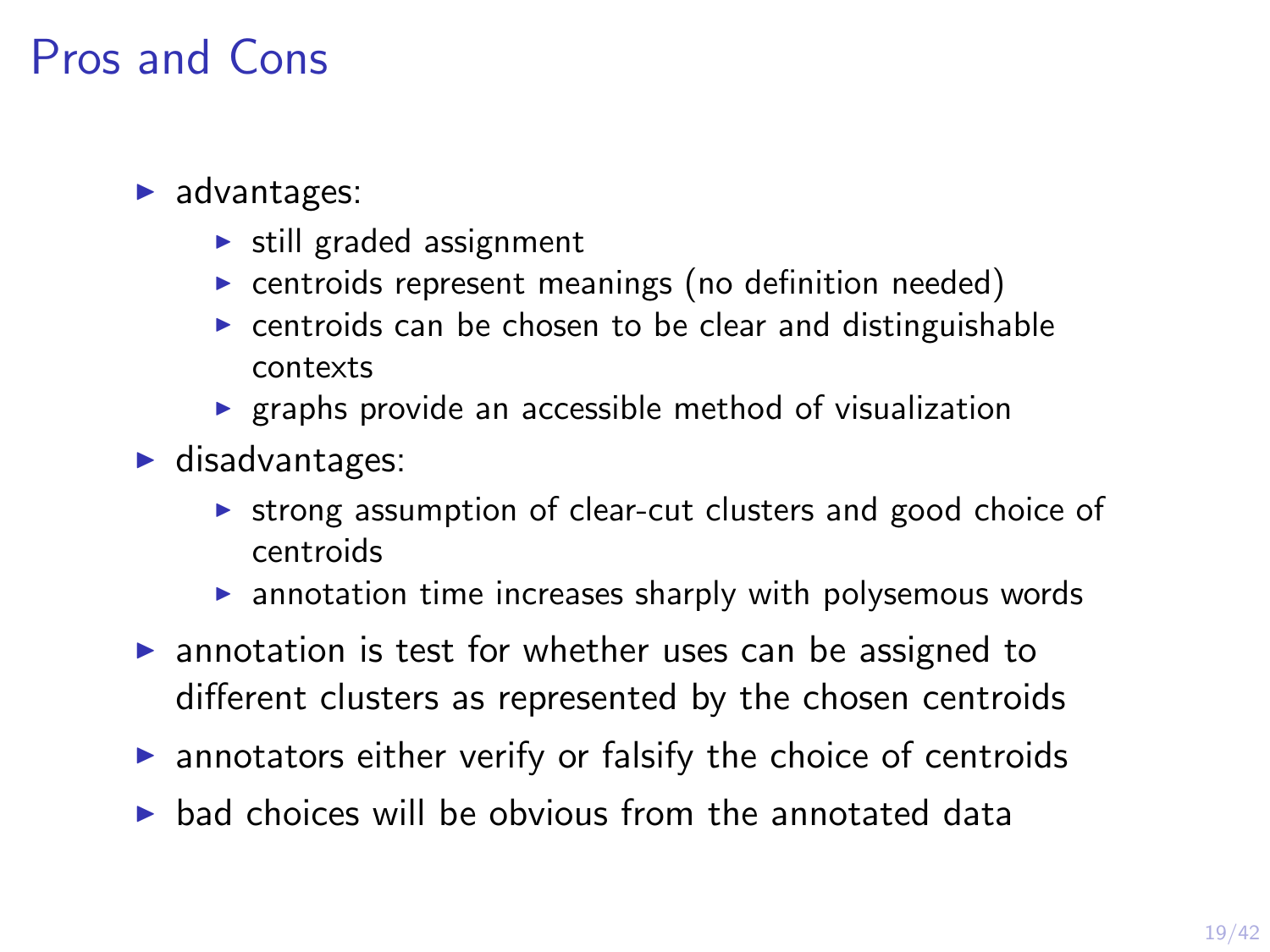# Study Details

- $\triangleright$  the annotation is carried out maximally parallel to [Schlechtweg et al. \(2018\)](#page-41-6) (i.e., same guidelines, scale, annotators, target lemmas, time periods)
- $\triangleright$  the only difference is sampling process:
	- 1. choose a target lemma and time periods
	- 2. sample 10 contexts for each time period (EARLIER and LATER)
	- 3. choose centroid uses
	- 4. combine each use with each centroid into a use pair
	- 5. combine each centroid with each other centroid
	- 6. switch the order of every second pair and randomly shuffle all pairs
- $\triangleright$  by this we obtain a total of 788 use pairs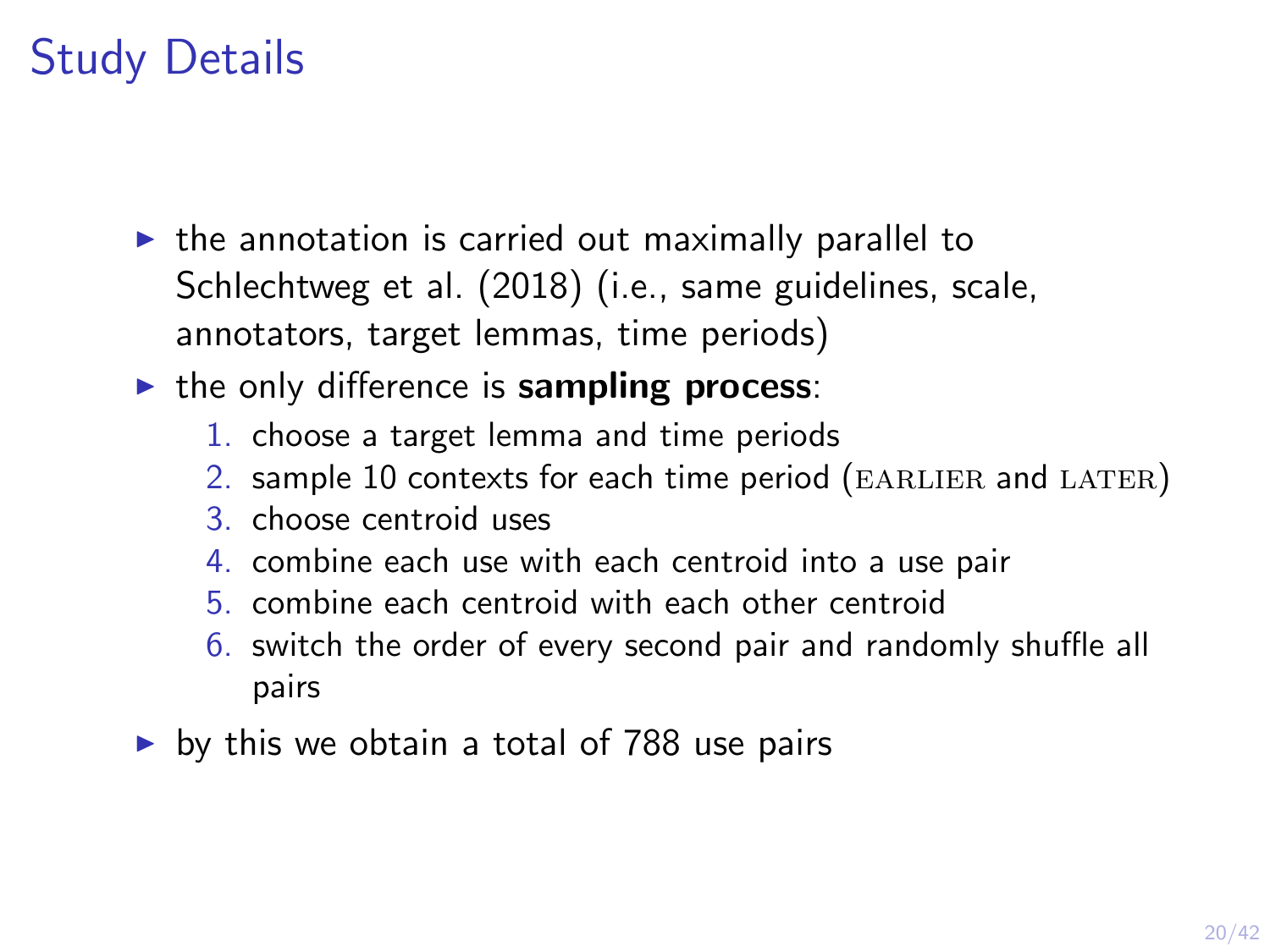# Retrieval of Sense Frequency Distributions

- $\triangleright$  can be tricky in the case of e.g. equivocal judgments
- $\blacktriangleright$  sources of conflict are
	- $\triangleright$  uses assigned to more than one centroid,
	- $\triangleright$  uses assigned to none of the centroids,
	- $\triangleright$  centroids judged not to be clearly distinct,
	- $\triangleright$  zero-judgments (incomprehensible),
- $\rightarrow$  we need a way to deal with these cases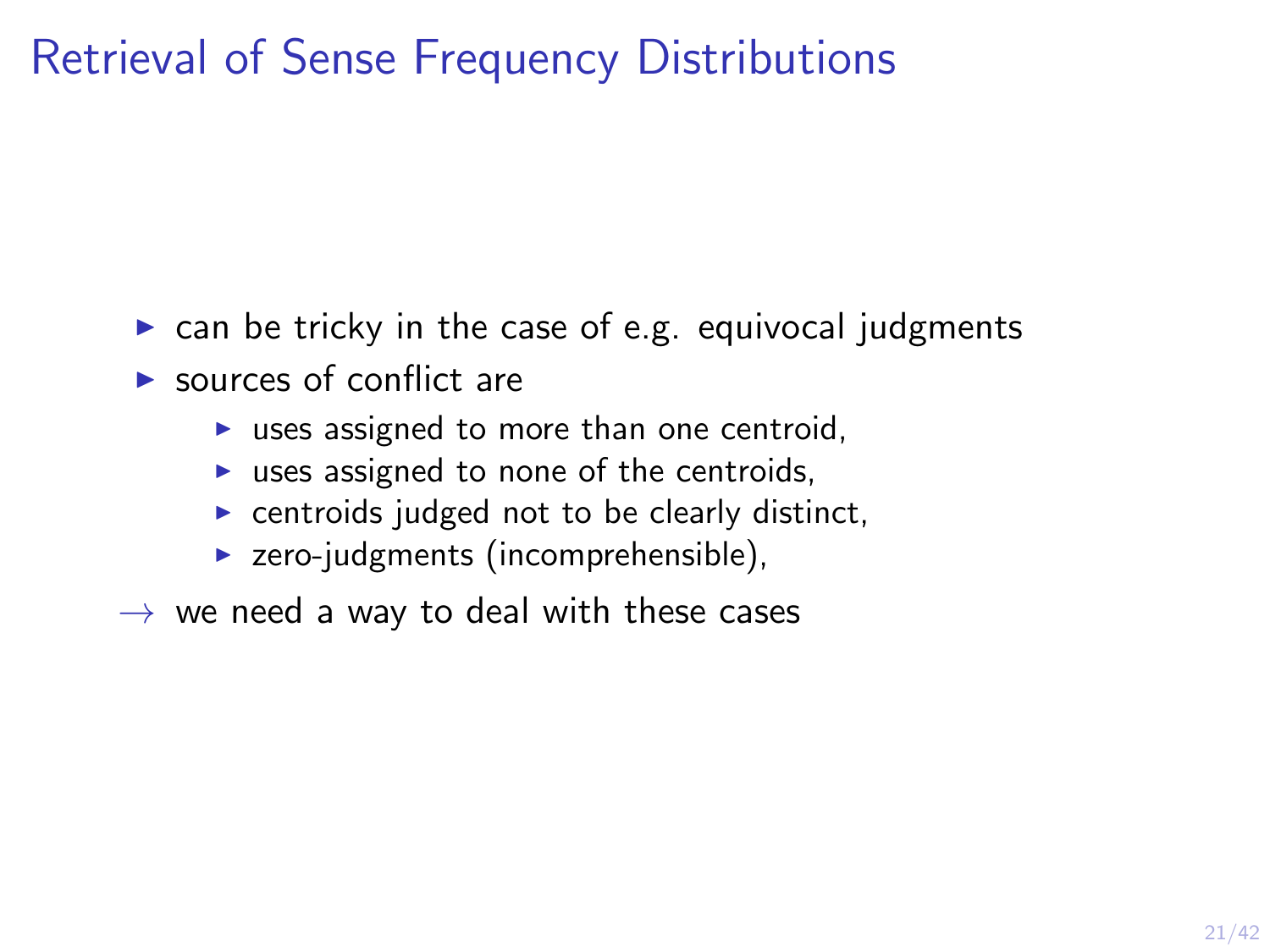## Retrieval of Sense Frequency Distributions

 $\triangleright$  we deal with these cases in the following way:

- 1. zero-judgments are ignored,
- 2. if there are centroid pairs with mean judgments  $>= 2.5$ , they are treated as representing the same meaning,
- 3. centroids are collapsed transitively,
- 4. uses with a mean judgment with a certain centroid  $>= 2.5$  will be assigned to that centroid,
- 5. if a use is assigned to more than one centroid, the one with the highest judgment is chosen,
- 6. if a use is assigned to none of the centroids, it is treated as representing an additional meaning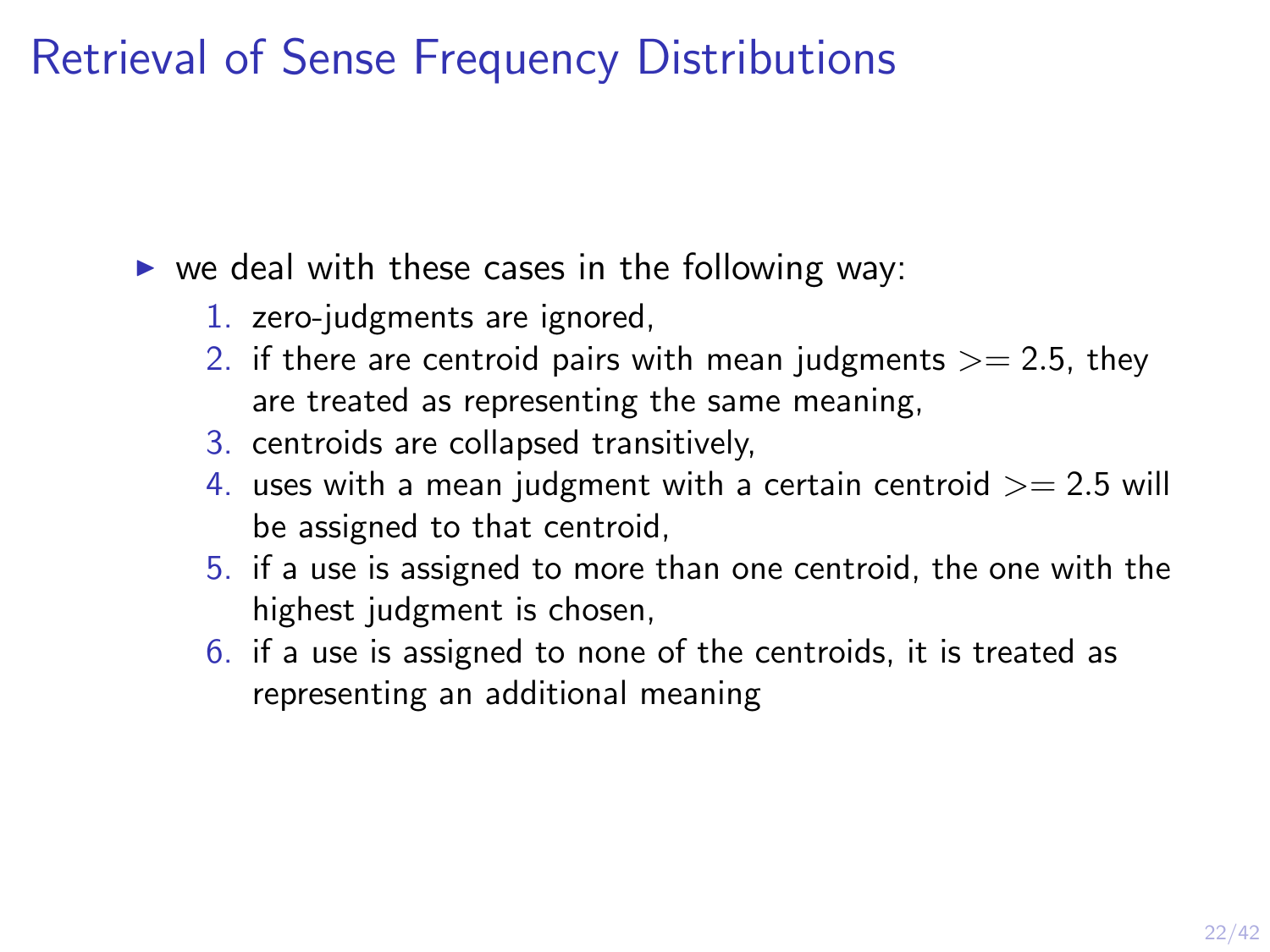# Retrieval of Word Sense Distributions

- $\triangleright$  with this algorithm we can automatically retrieve sense frequency distributions from the annotated data
- $\triangleright$  if the data doesn't allow to do this safely, the algorithm will provide us with the necessary knowledge to exclude the data/revise the annotation style
- $\triangleright$  the data can be conveniently visualized as (spatial plots of) usage graphs constructed by the annotation data
- $\triangleright$  the inferred sense frequency distributions show up as distinct clusters of uses in the spatial plots of the respective usage graphs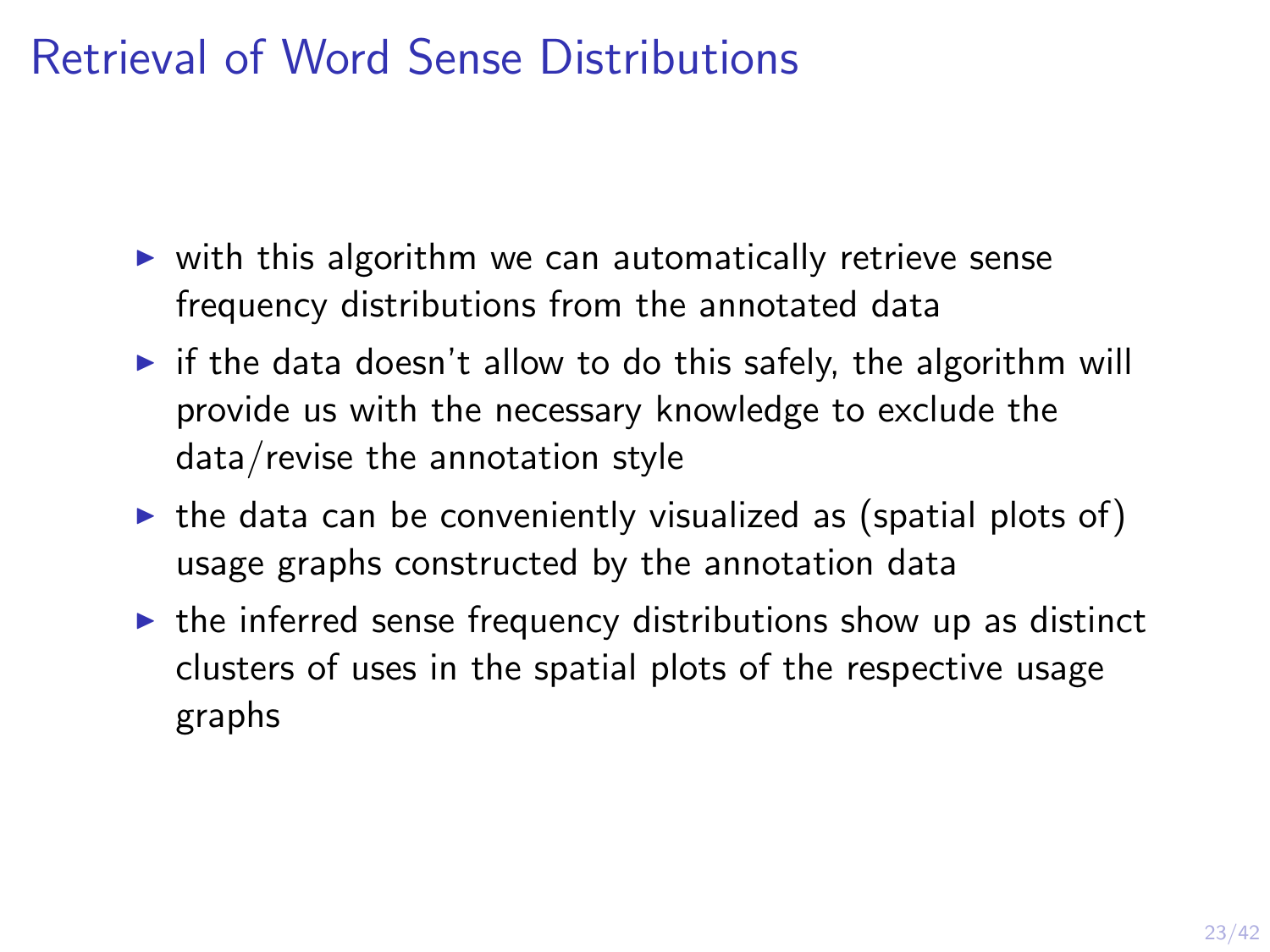## Annotation Results – Some Examples



Figure 9: Graph visualization retrieved from annotation data from EARLIER time period for target Abend. Centroids are plotted red. Continuous lines mark edge judgments  $\geq$  2.5, while dashed lines mark edge weights  $\leq$  2.5. Node distance between connected! nodes (mostly) reflects their judgment score (edge label).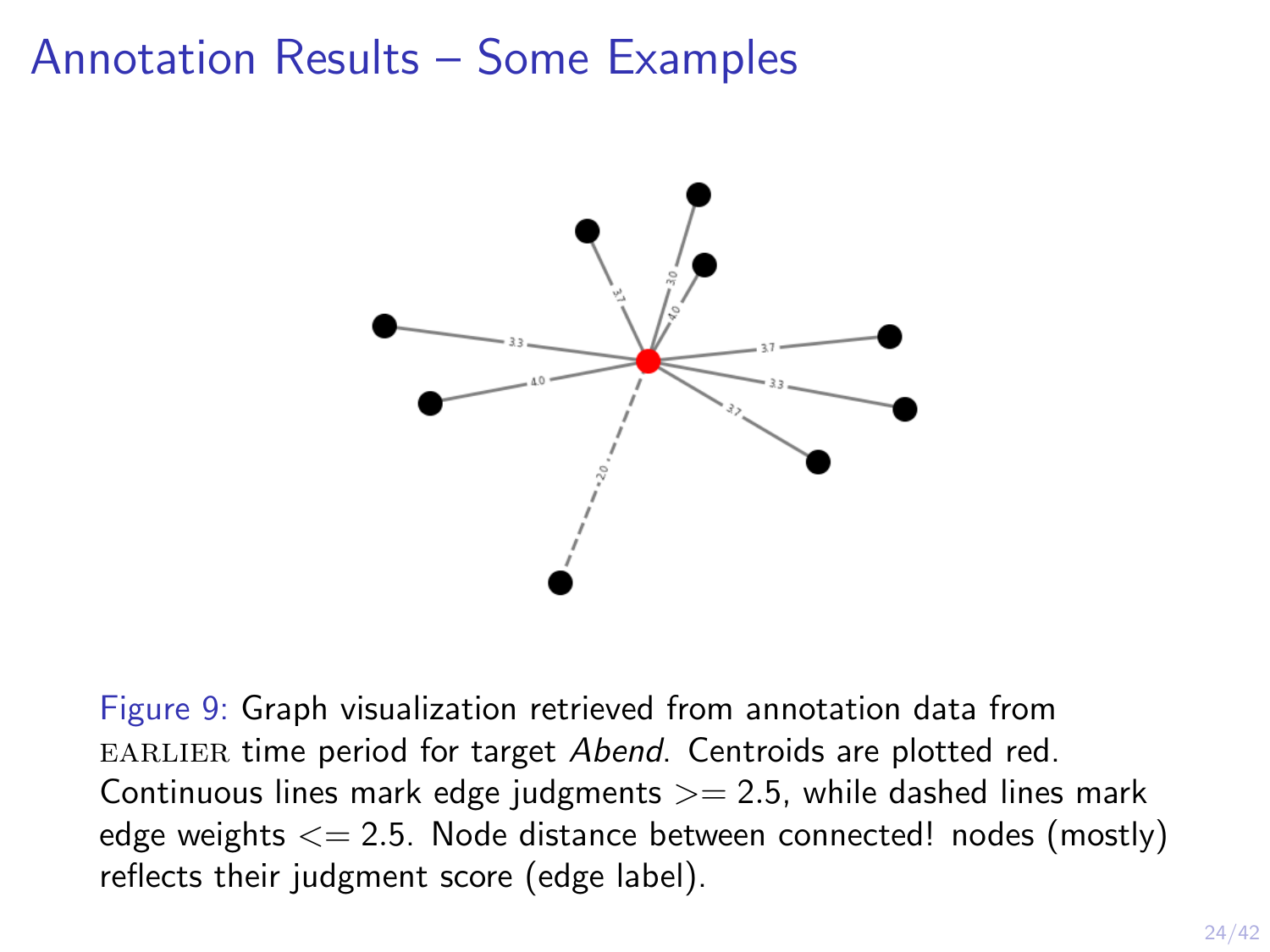

Figure 10: Graph visualization of EARLIER time period for target Abend with inferred distribution:  $T_1 = (1, 9)$ . Different colors mark uses of different meanings.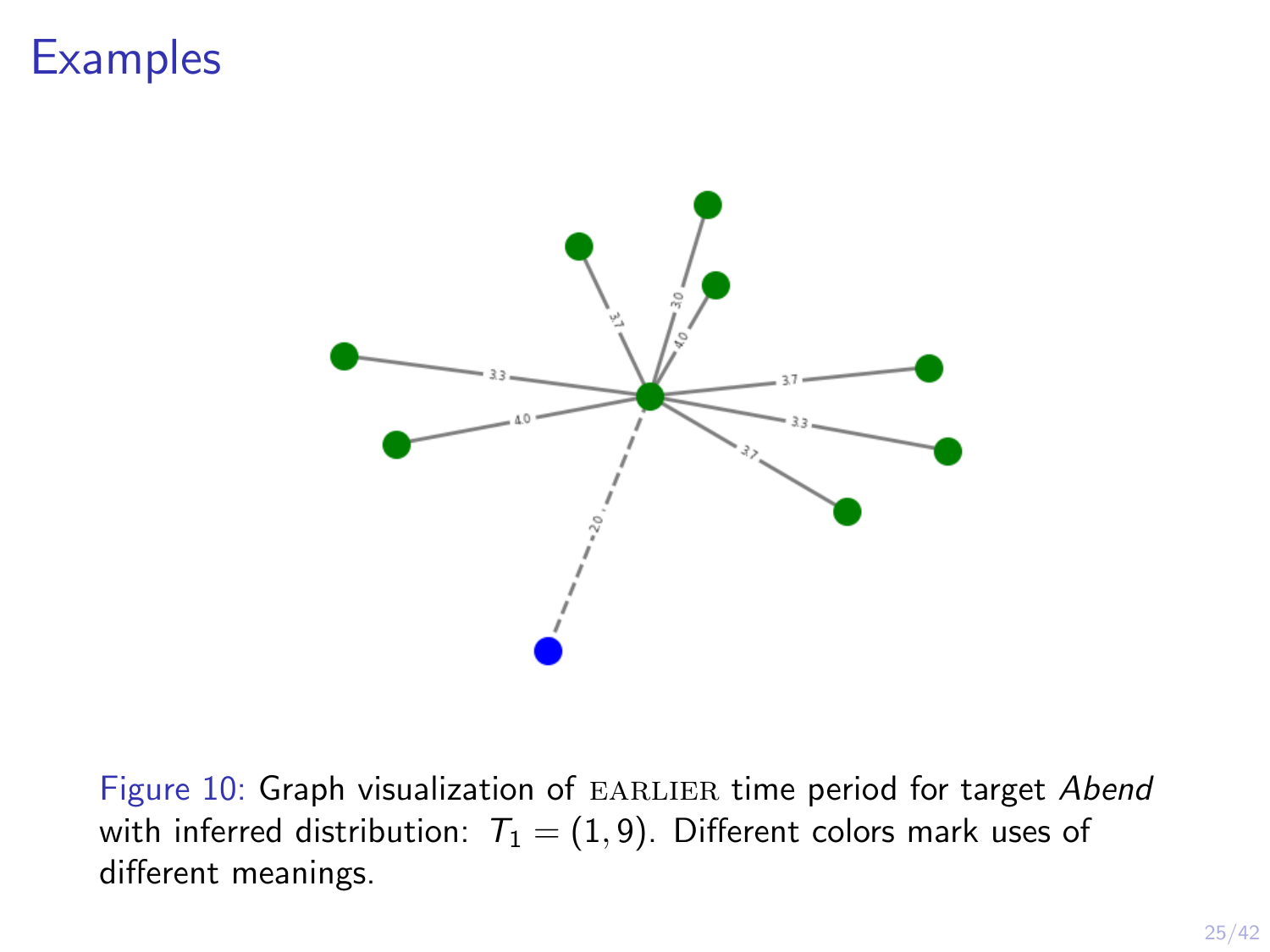

#### Figure 11: Graph visualization of LATER time period for target Abend.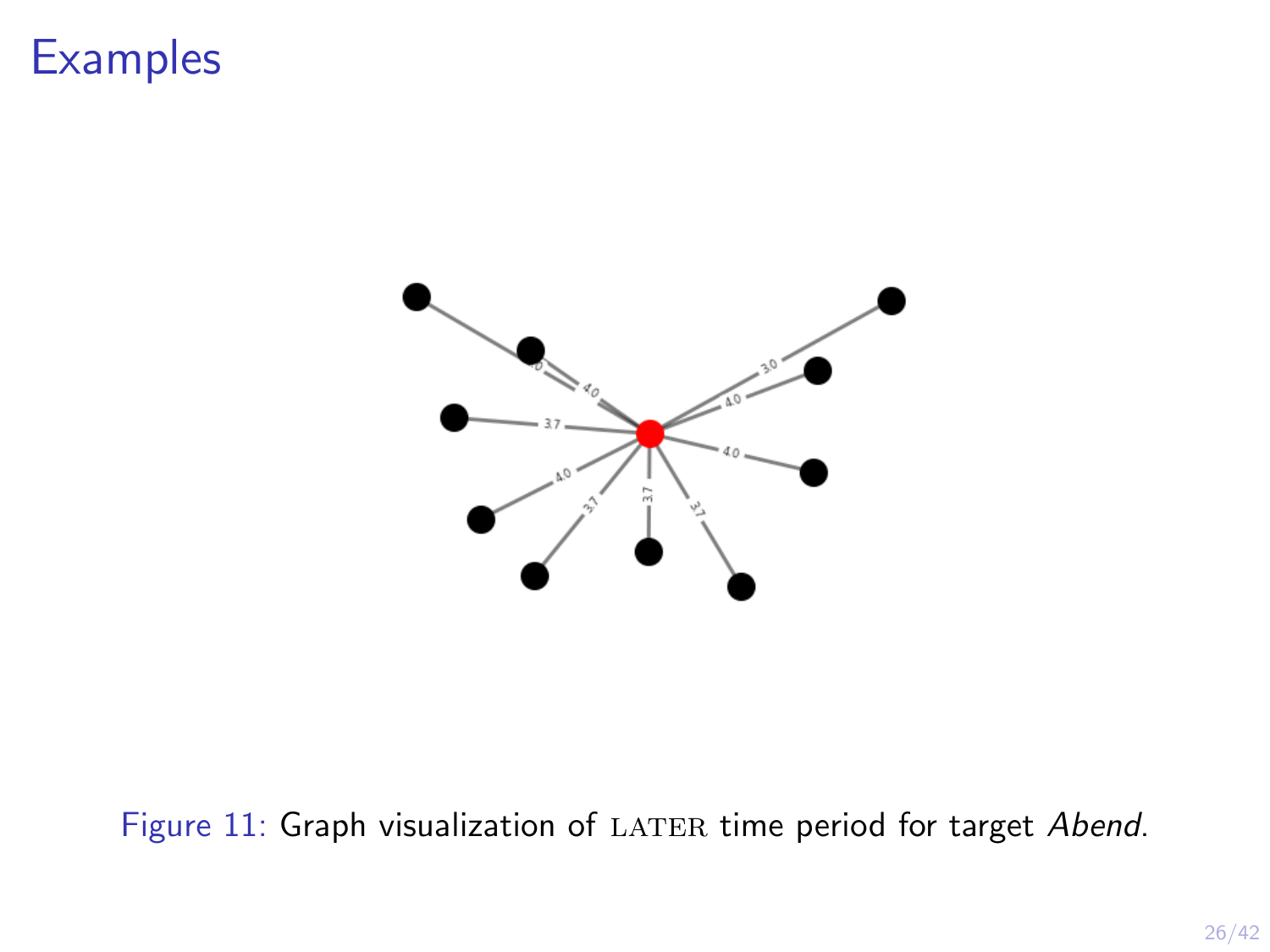

Figure 12: Graph visualization of LATER time period for target Abend with inferred distribution:  $T_2 = (0, 10)$ .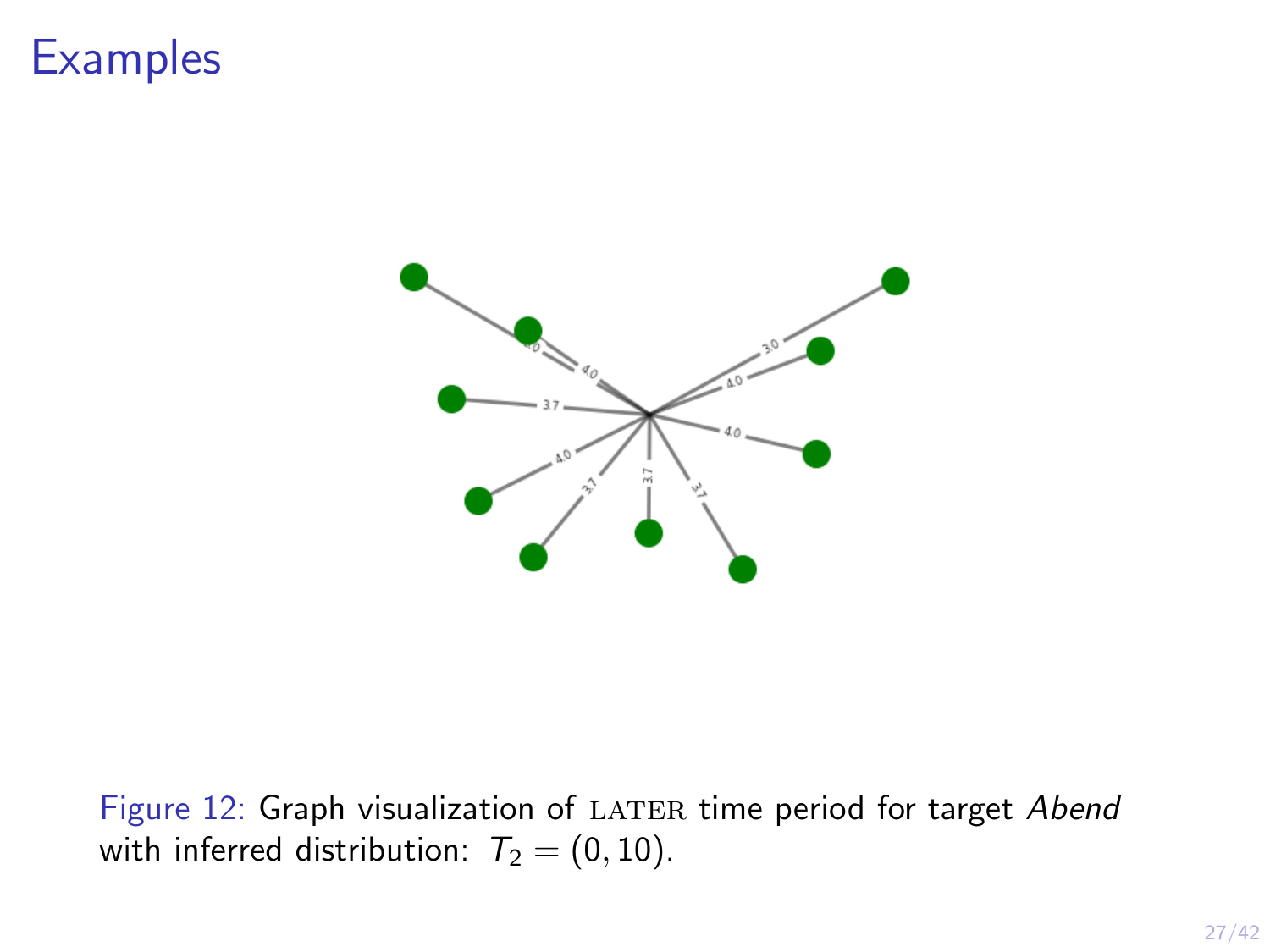

Figure 13: Graph visualization of LATER time period for target Abend. Inferred distributions  $T_1 = (1, 9)$  and  $T_2 = (0, 10)$ . Transparent nodes mark uses from  $t_1$  (EARLIER).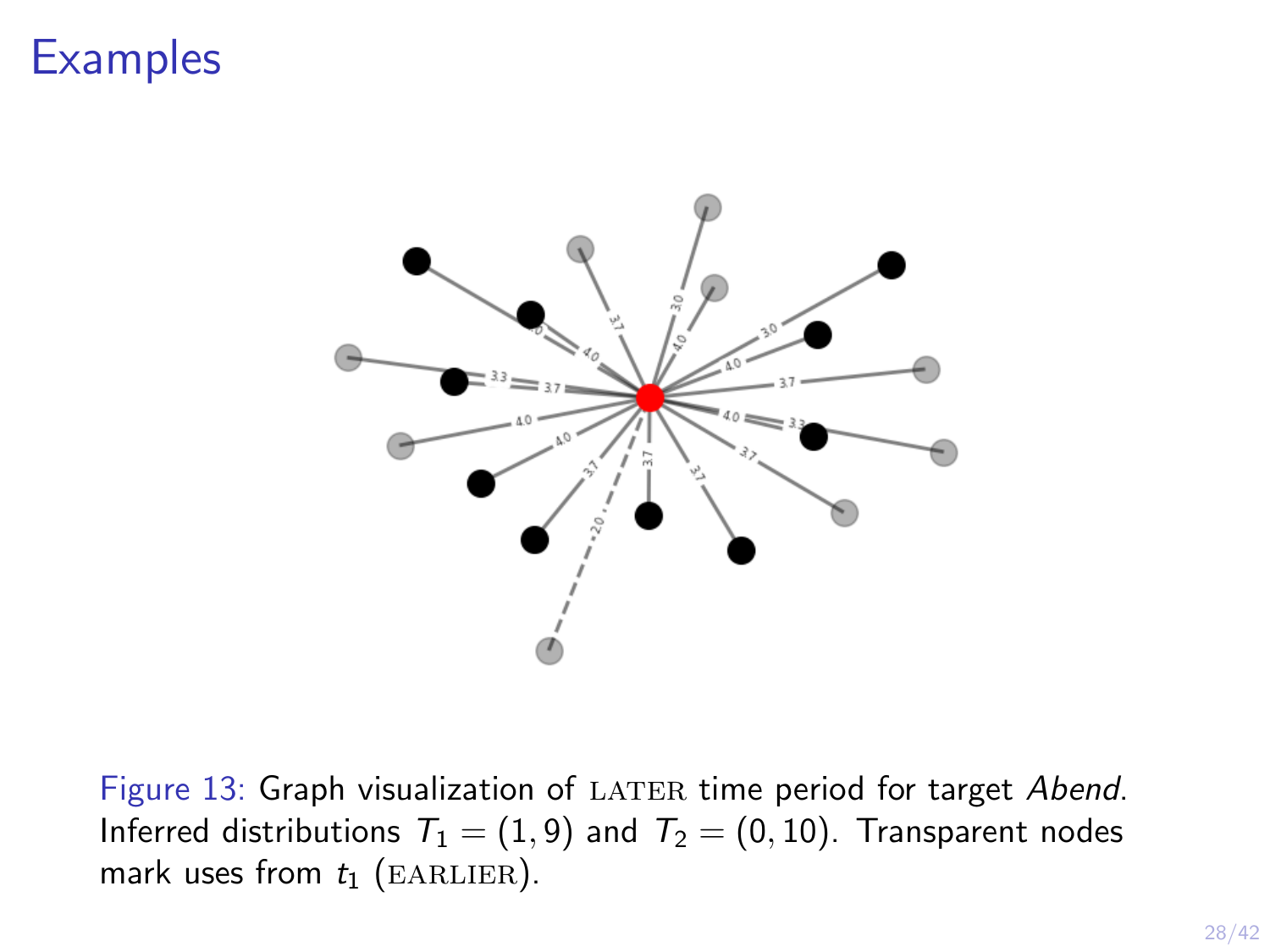

Figure 14: Graph visualization of LATER time period for target Abend. Inferred distributions  $T_1 = (1, 9)$  and  $T_2 = (0, 10)$ .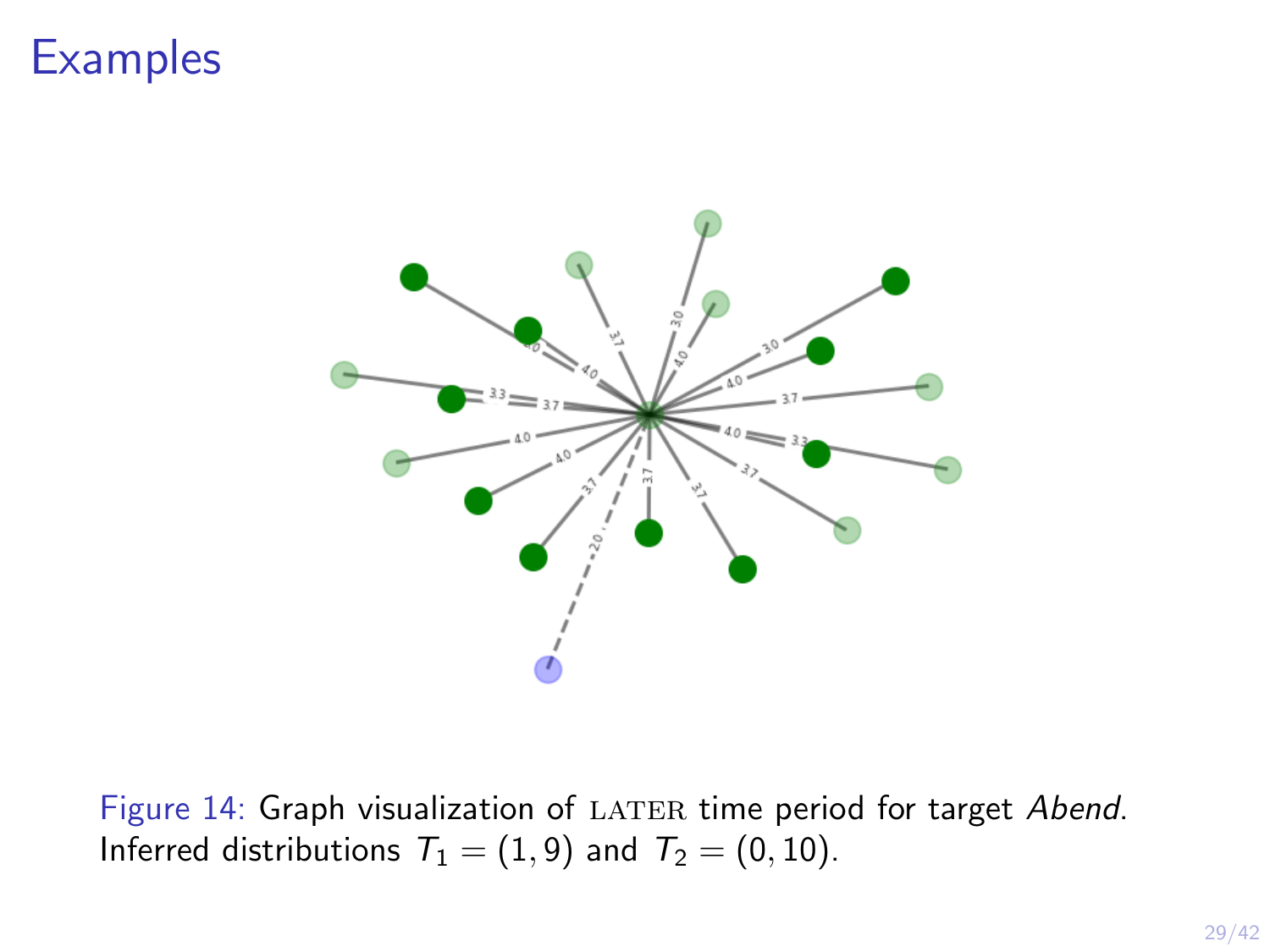

#### Figure 15: Target: Vorwort. Time period:  $t_1$ .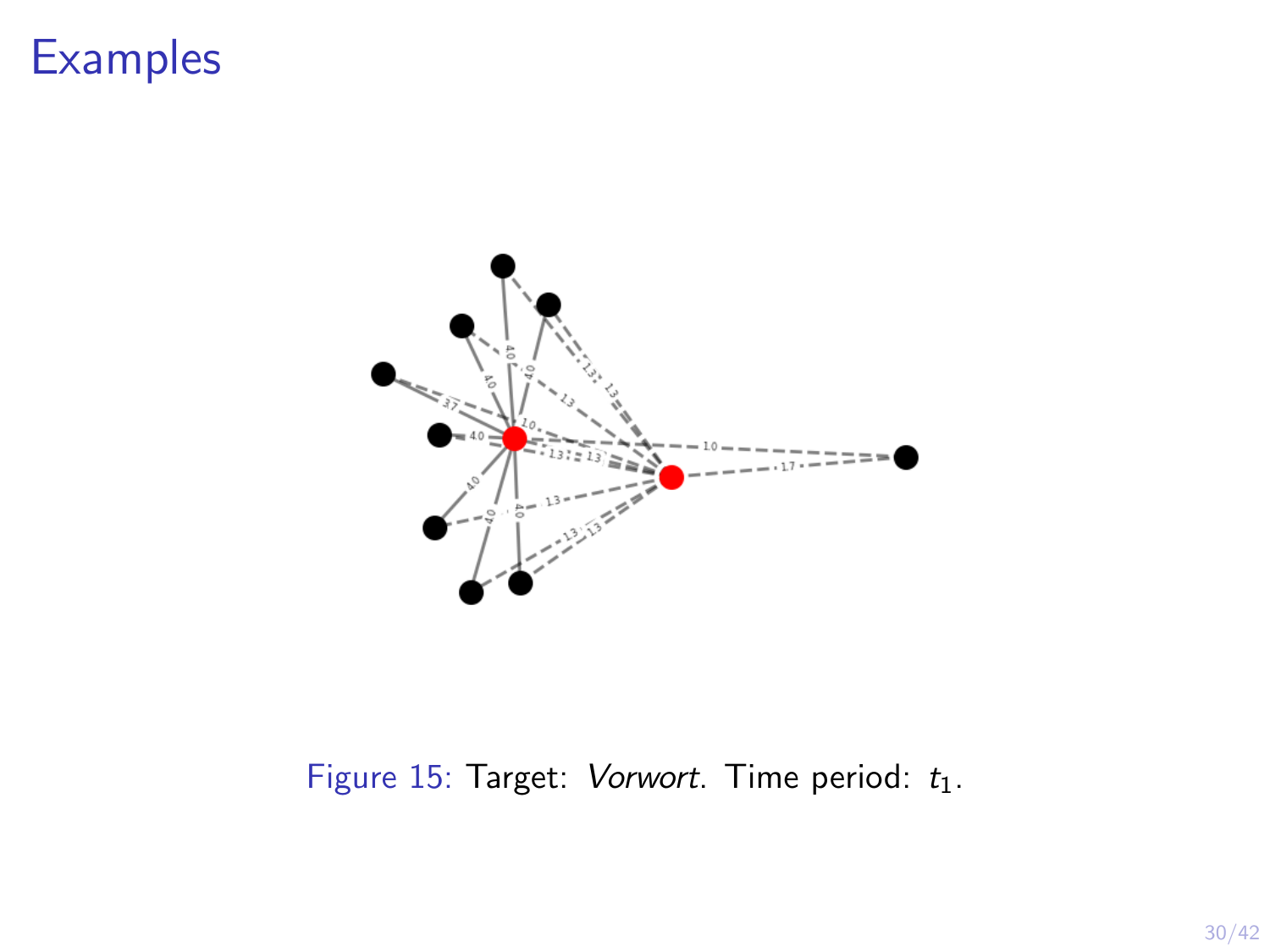

Figure 16: Target: Vorwort. Time period:  $t_1$ . Distribution:  $T_1 = (9, 0, 1)$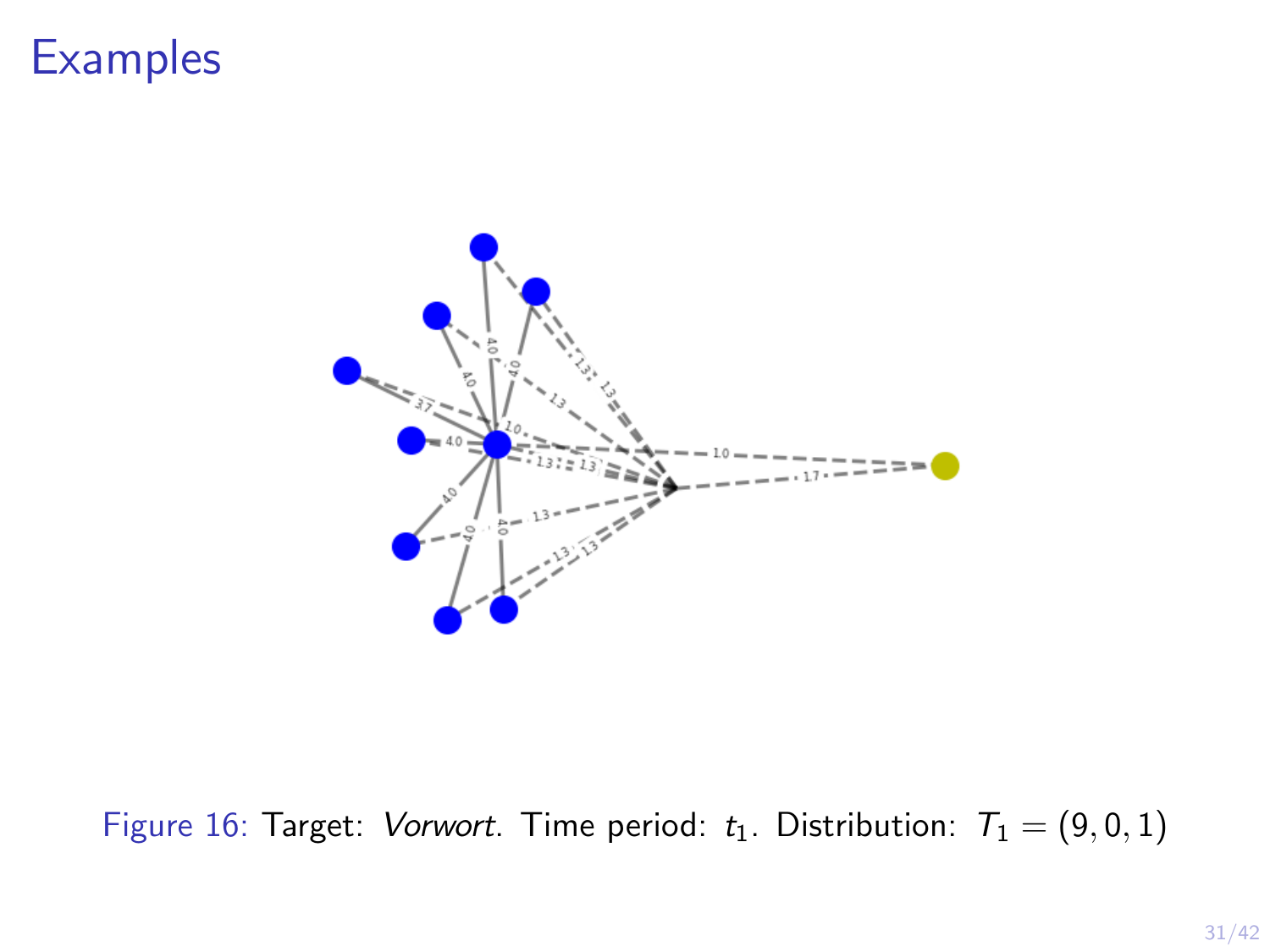

Figure 17: Target: Vorwort. Time period:  $t_2$ .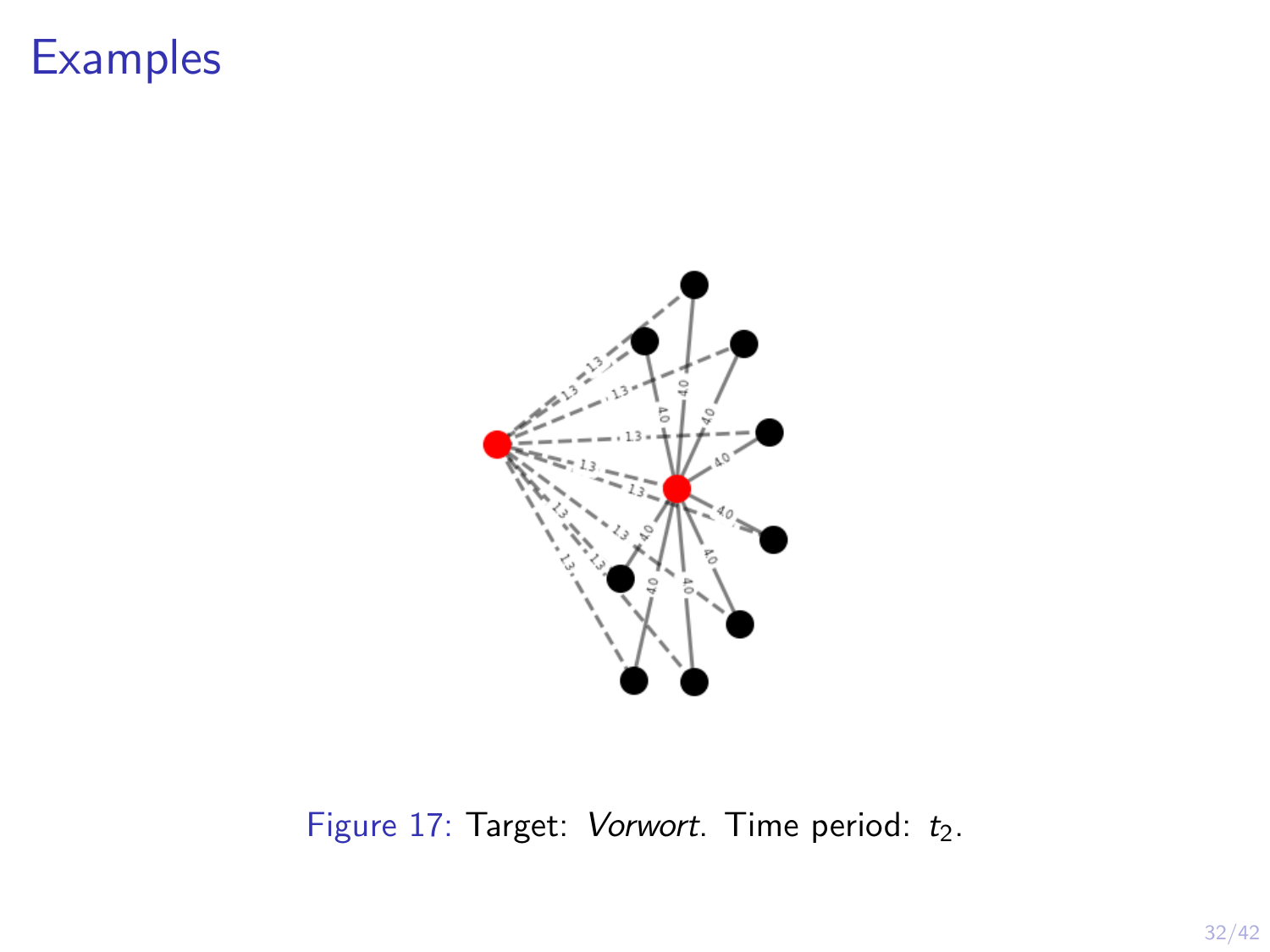

Figure 18: Target: Vorwort. Time period:  $t_2$ . Distribution:  $T_2 = (0, 10, 0)$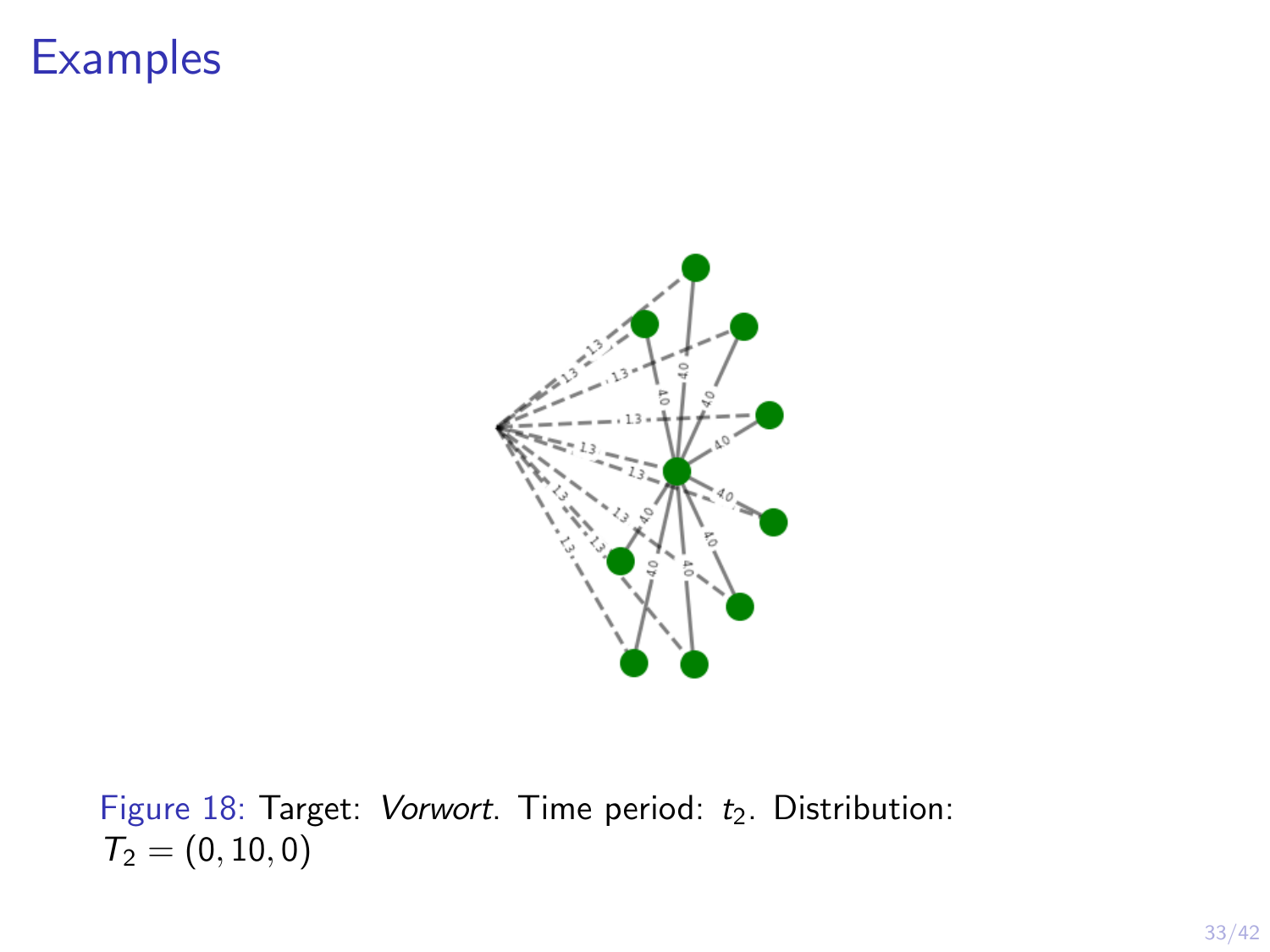

Figure 19: Target: Vorwort.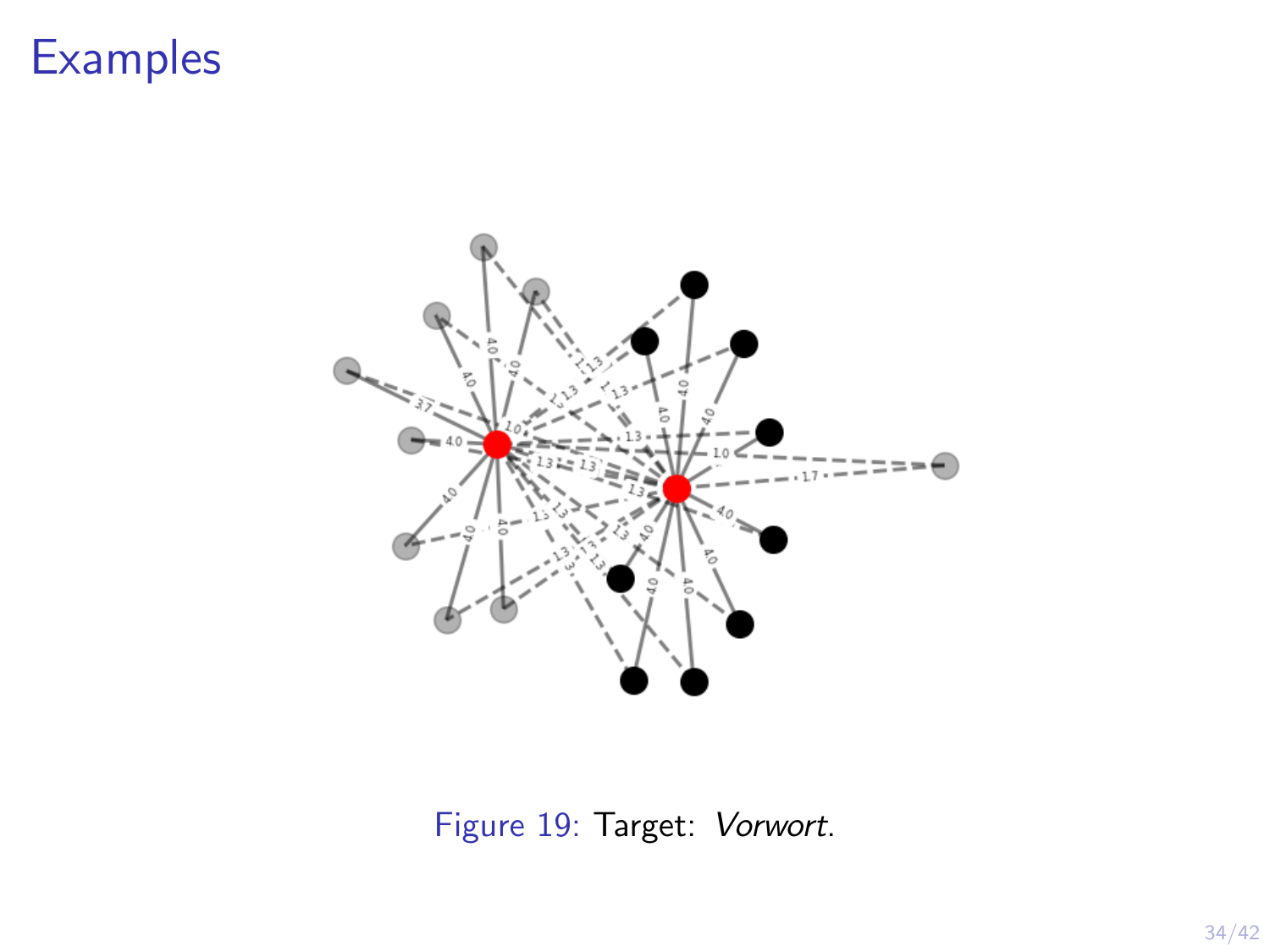

Figure 20: Target: Vorwort. Inferred distributions  $T_1 = (9, 0, 1)$  and  $T_2 = (0, 10, 0).$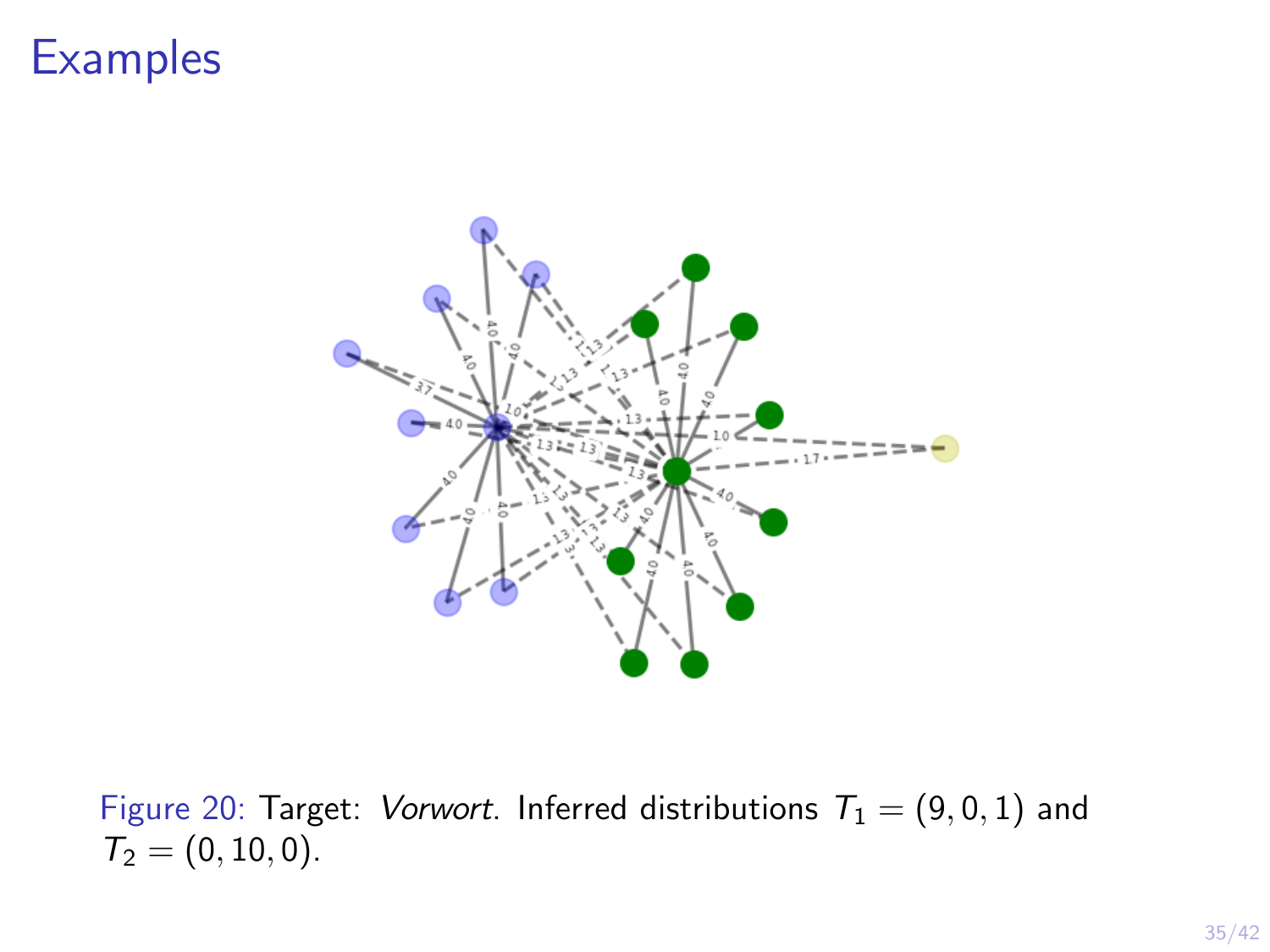

Figure 21: Target: billig. Inferred distributions  $T_1 = (10, 0)$  and  $T_2 = (5, 5).$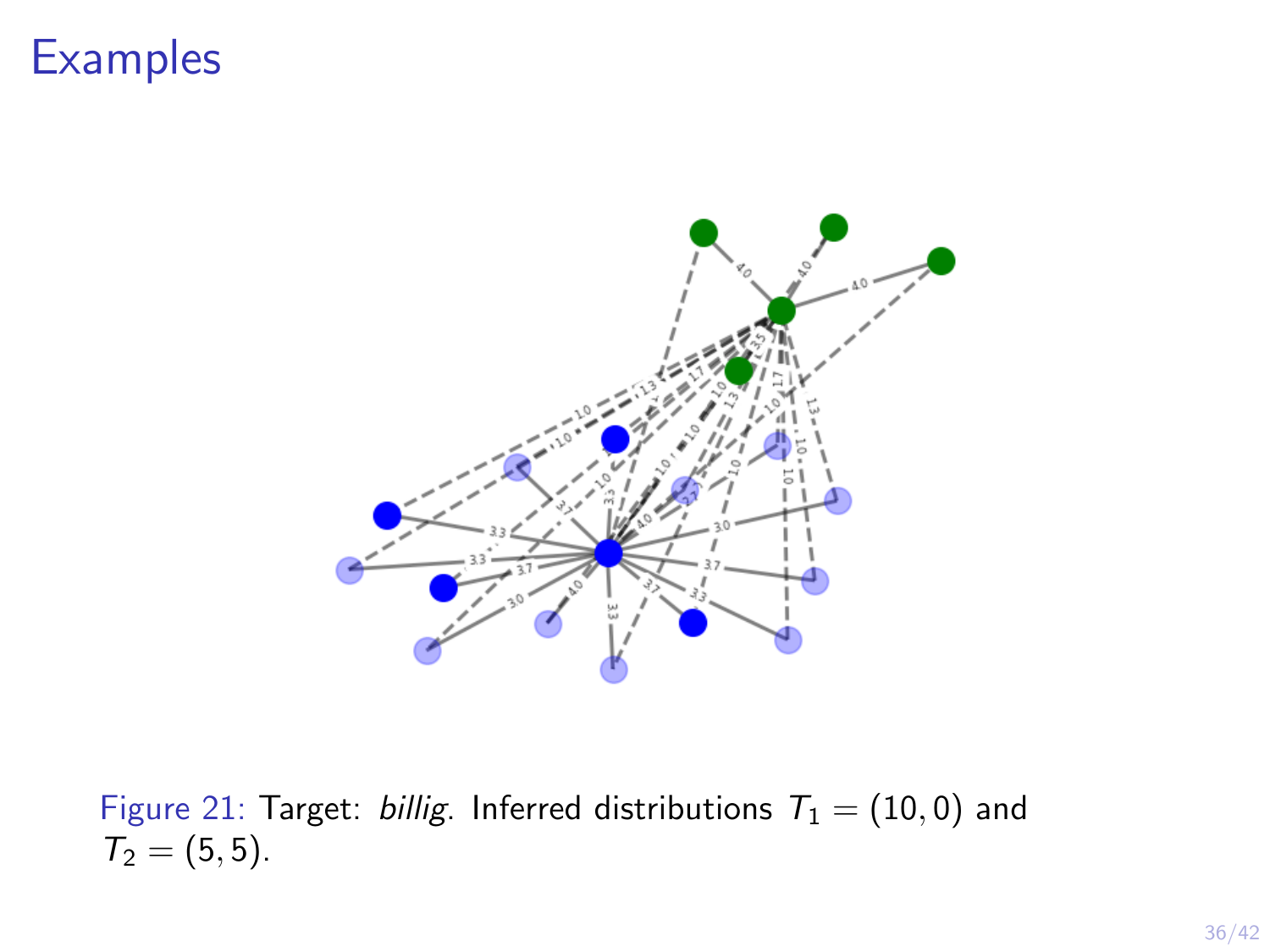

Figure 22: Target: geharnischt.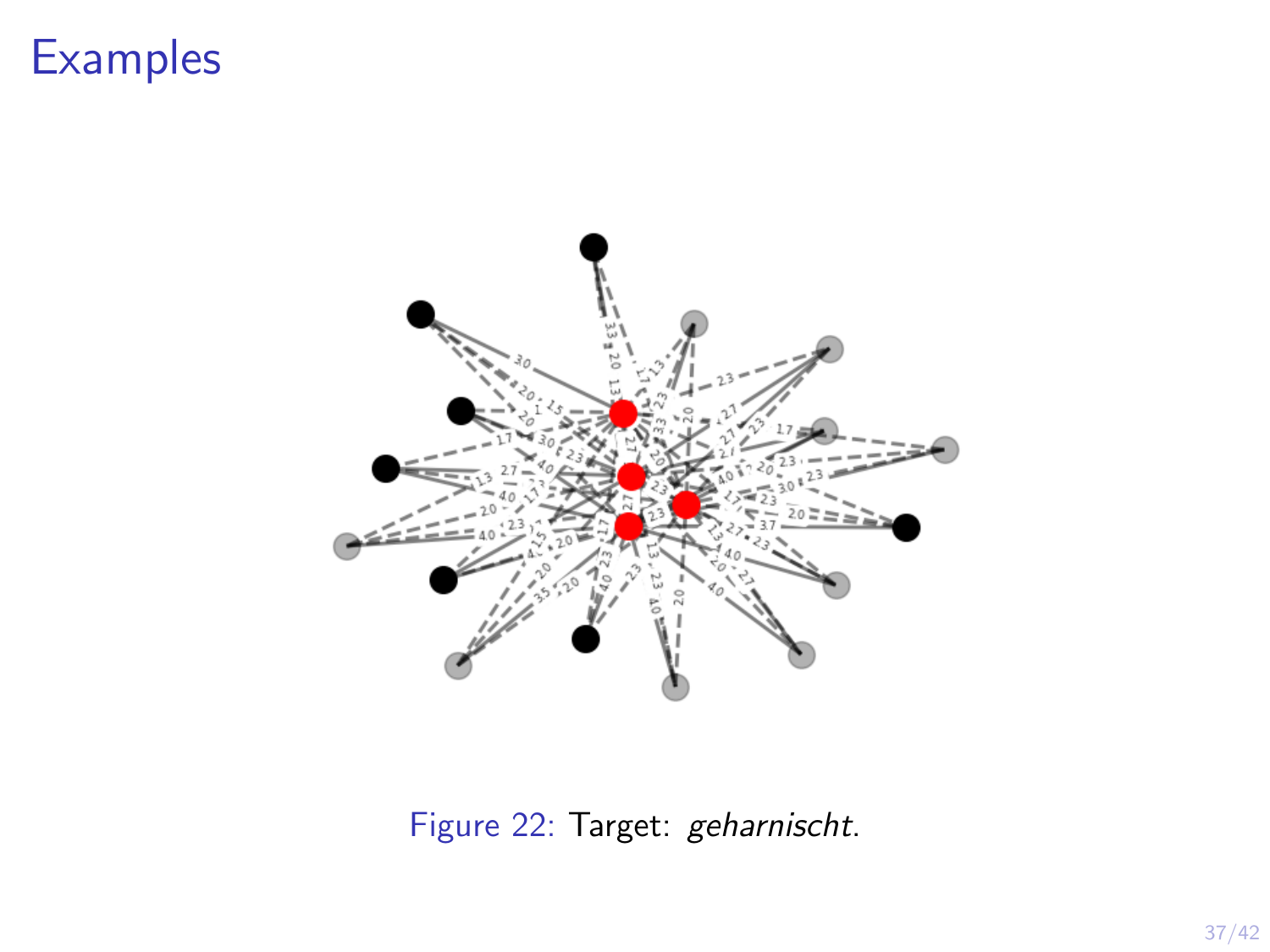

Figure 23: Target: geharnischt. Inferred distributions  $T_1 = (8, 2)$  and  $T_2 = (9, 1).$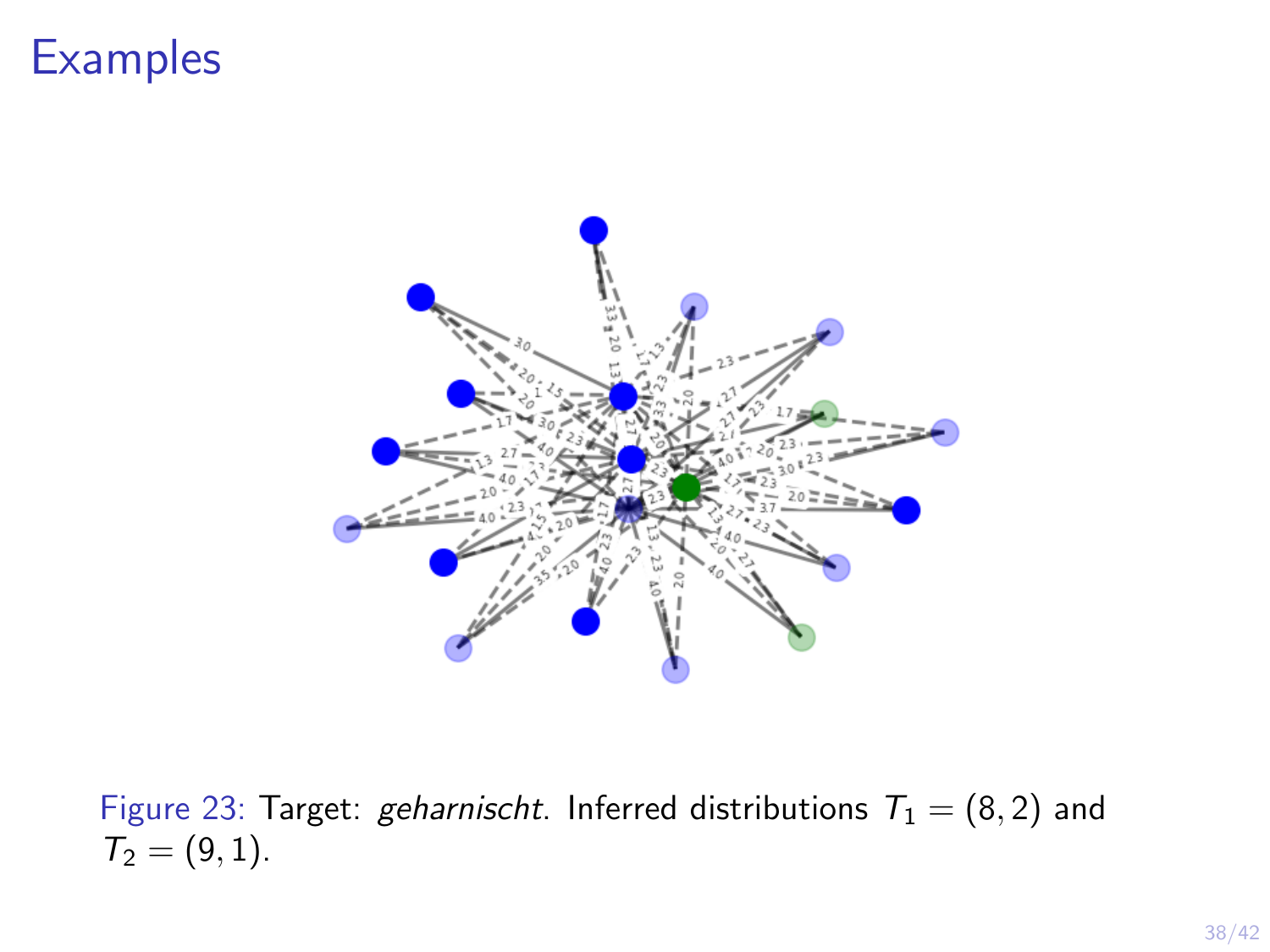#### Annotation Results – Inter-Annotator Agreement

- $\triangleright$  average pairwise correlation of 0.72
- $\blacktriangleright$  higher than in [Schlechtweg et al. \(2018\)](#page-41-6) (0.66)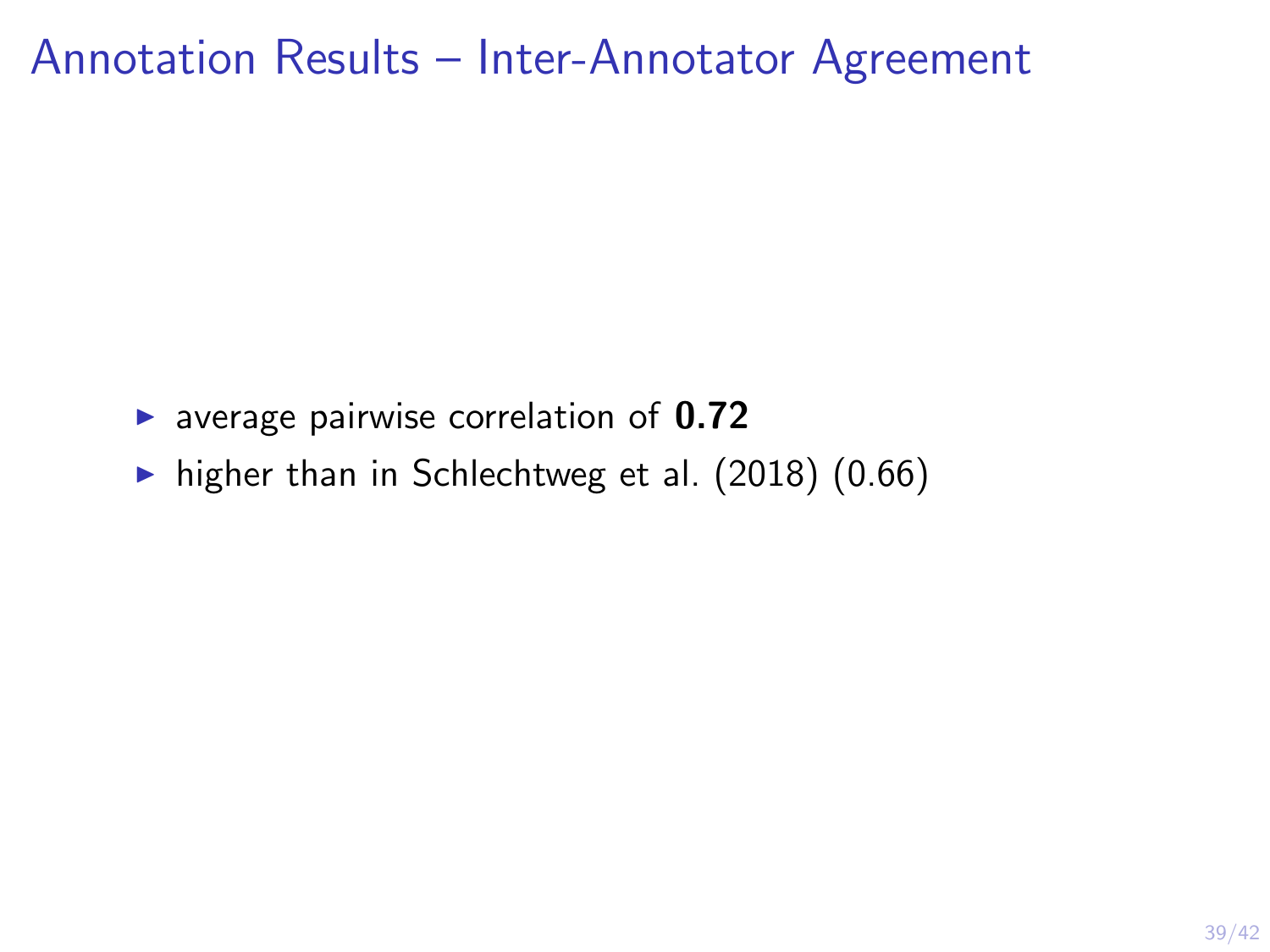## **Overview**

|                                 | across all targets    |
|---------------------------------|-----------------------|
| centroids collapsed             | $8/43$ (14/22 targets |
|                                 | with $> 1$ centroids) |
| centroid conflicts              | 2                     |
| use conflicts                   | 37/397                |
|                                 |                       |
| uses excluded due to 0-judgment | 17/397                |
| uses finally uniquely assigned  | 363/380               |
| uses finally multiply assigned  | 17/380                |
| assigned by maximum judgment    | 13/17                 |
| randomly assigned               |                       |
|                                 |                       |

Table 2: Overview of annotation results with conflicts.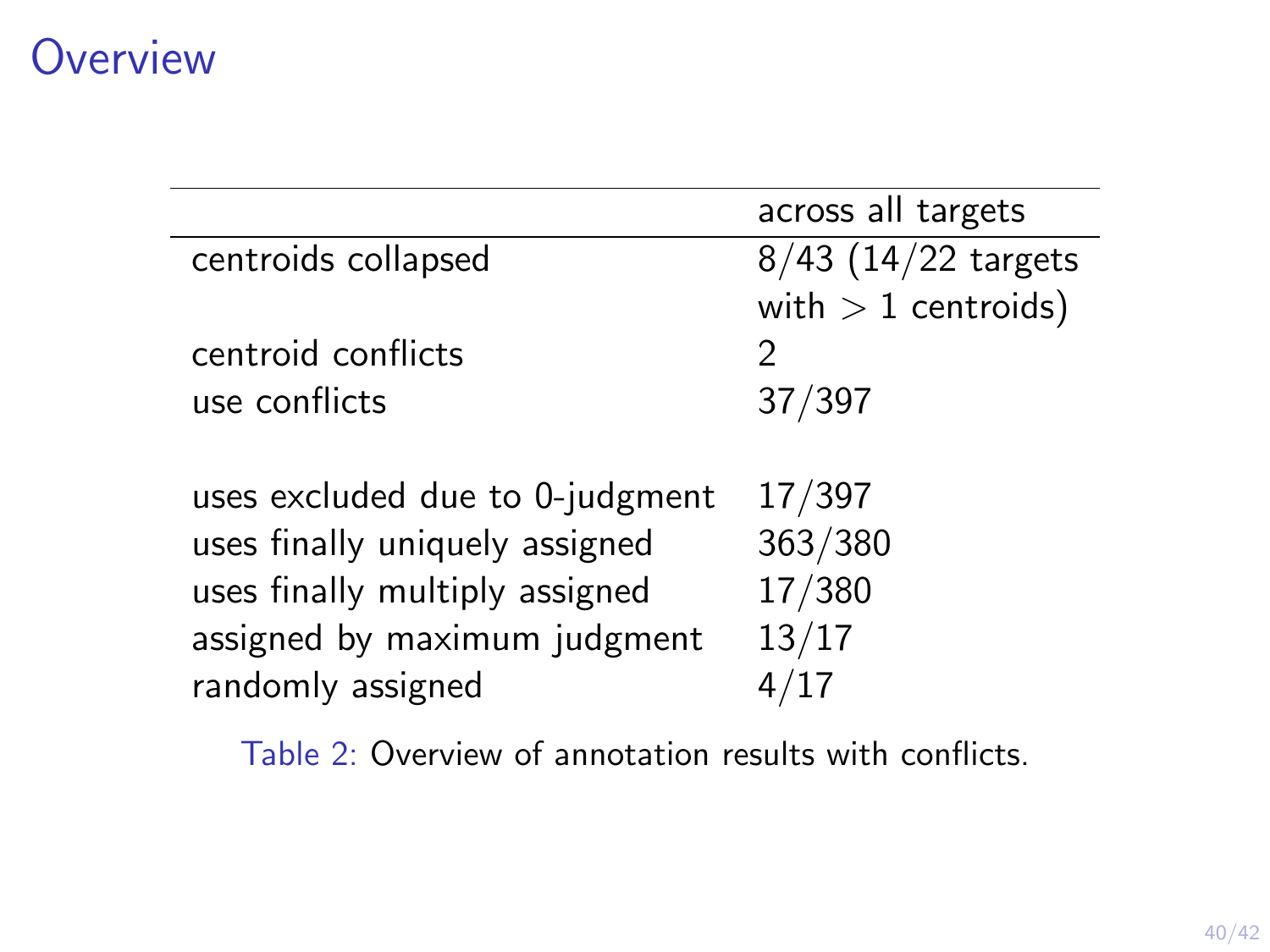# Some Conclusions

- $\blacktriangleright$  it generally works
- $\blacktriangleright$  data can be iteratively revised
- $\triangleright$  centroids should be checked iteratively with annotators before starting the annotation
- $\triangleright$  if you want to work with DURel, please write me an email!